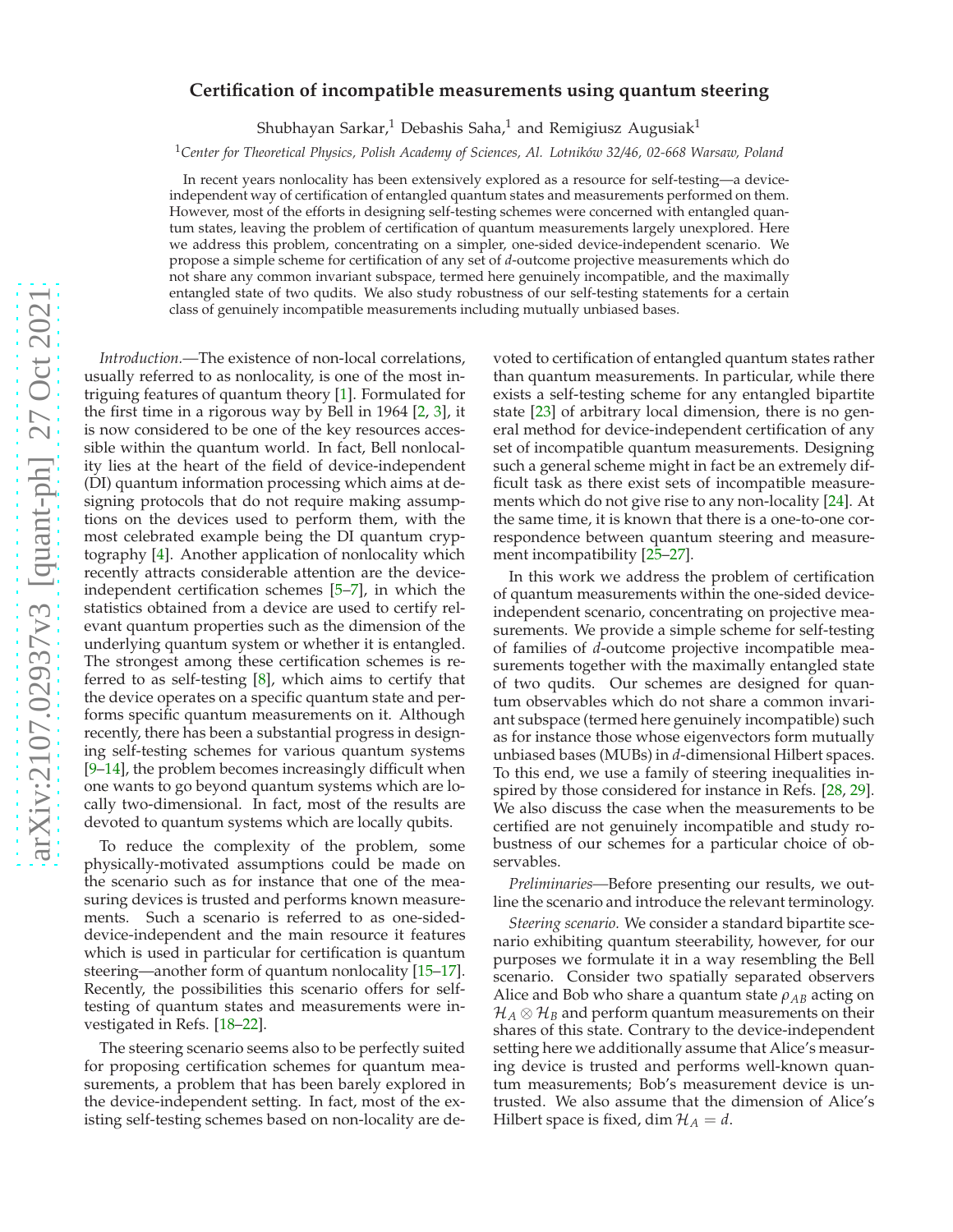We denote Alice's and Bob's measurements by  $M_x =$  ${M_{a|x}}$  and  $N_y = {N_{b|y}}$ , respectively, where  $M_{a|x} \geq 0$ and  $N_{b|y} \geq 0$  are the measurement operators that sum up to the identity;  $x, y = 1, \ldots, N$  and  $a, b = 0, \ldots, d$ 1 denote measurement choices and outcomes, respectively. Correlations observed in this experiment are described by a collection of joint probability distributions  $\{p(a, b|x, y)\},$  where  $p(a, b|x, y) = \text{Tr}[(M_{a|x} \otimes N_{b|y})\rho_{AB}].$ 

To detect that the state  $\rho_{AB}$  exhibits quantum steerability (or simply that it is steerable) one can use the following linear Bell-type inequalities

<span id="page-1-0"></span>
$$
\mathcal{B}\left(p(a,b|x,y)\right) := \sum_{a,b,x,y} \alpha_{a,b|x,y} p(a,b|x,y) \leq \beta_L, \quad (1)
$$

where  $\beta_L$  is the maximal value of  $\mathcal{B}(p(a,b|x,y))$  over correlations admitting local hidden state models [\[15](#page-4-9)], or, equivalently, local hidden variable models in which Alice's probability distributions are quantum (see Appendix B). If violated, such an inequality implies that  $\rho_{AB}$  is steerable. The maximal value of  $\mathcal{B}(p(a,b|x,y))$ achievable in quantum theory is denoted *βQ*.

*Incompatible measurements.* Let us also recall the notion of incompatibility of quantum measurements. Consider two projective measurements  $M_x$  ( $x = 1, 2$ ) and the associated hermitian observables. We call them incompatible or not jointly measurable if the associated observables do not commute. Below we introduce a more restrictive definition of incompatible measurements that not only requires them to be noncommuting but also not to possess a common invariant subspace.

We notice that for our purposes it will be convenient to express the correlations observed in the above experiment in terms of expectation values instead of probability distributions. Given that here we consider measurements of an arbitrary number of outcomes we appeal to the notion of generalized correlators (see, e.g., Refs. [\[30](#page-4-19), [31\]](#page-4-20)) which are generally complex numbers defined as the Fourier transform of  $\{p(a, b|x, y)\}\,$ ,

$$
\langle A_{k|x} B_{l|y} \rangle = \sum_{a,b=0}^{d-1} \omega^{ak+bl} p(a,b|x,y), \tag{2}
$$

where  $\omega = \exp(2\pi i/d)$  and  $k, l \in \{0, 1, ..., d-1\}$ . In the quantum case these generalized correlators express  $\text{as } \langle A_{k|x} B_{l|y} \rangle = \text{Tr}[\rho_{AB}(A_x^k \otimes B_{l|y})], \text{where } A_x \text{ are unitary}$ operators whose eigenvalues are  $\omega^i$  ( $i = 0, ..., d - 1$ ), and the superscripts are operator powers, whereas  $B_{l|y}$ are Fourier transforms of Bob's measurements operators, i.e.,  $B_{l|y} = \sum_{b} \omega^{bl} N_{b|y}$ . The Fourier transform is invertible, and hence for a given *<sup>y</sup>*, *<sup>B</sup>k*|*<sup>y</sup>* fully determine Bob's measurement  $N_y$ . Thus, we can safely refer to the set  $B_y = \{B_{k|y}\}\$ as quantum measurement too. Notice that if *<sup>N</sup><sup>y</sup>* is projective, *<sup>B</sup>k*|*<sup>y</sup>* is *k*th power of a unitary observable, which, slightly abusing the notation, we also denote *B<sub>y</sub>*, i.e.,  $B_{k|y} = B_y^k$  (see Appendix A for details).

*Self-testing.* Self-testing in the steering scenario was first defined in Ref. [\[18](#page-4-11)]. Inspired by [\[32\]](#page-4-21), here we state a more general version that does not assume the underlying state to be pure and measurements to be projective.

Consider again the above experiment with Alice and Bob performing measurements on a state  $\rho_{AB}$  and observing correlations  $\{p(a, b|x, y)\}$ ; recall that  $A_i$  are projective and fixed, whereas Bob's measurements  $B_i$  =  ${B_k|_y}$  are arbitrary. Consider then a reference experiment involving a state  $|\psi'\rangle_{AB}$  and measurements on Bob's side  $B'_i = \{B'_{k|y}\}\$ that we both want to certify. These experiments are equivalent, or, alternatively,  $|\psi'\rangle_{AB}$  and *B*<sup>*i*</sup><sub>*i*</sub> are certified from  $\{p(a, b|x, y)\}$  if there exists a unitary  $U_B: \mathcal{H}_B \to \mathcal{H}_B$  such that

$$
(\mathbb{1}_A \otimes U_B)\rho_{AB}(\mathbb{1}_A \otimes U_B^{\dagger}) = |\psi'\rangle\langle\psi'|_{AB'} \otimes \rho_{B''},\qquad(3)
$$

$$
U_B B_{k|y} U_B = B'_{k|y} \otimes \mathbb{1}_{B''}, \qquad (4)
$$

where  $\mathcal{H}_B$  decomposes as  $\mathcal{H}_B = \mathcal{H}_{B'} \otimes \mathcal{H}_{B''}$ , and  $\rho_{B''}$ and  $\mathbb{1}_{B''}$  is some state and the identity acting on  $\mathcal{H}_{B''}$ .

*Results.—*We begin by introducing a class of inequalities for testing nonclassicality [\(1\)](#page-1-0) inspired by those considered for instance in Ref. [\[29\]](#page-4-18). Here we state them in the correlator picture as (see Appendix A)

<span id="page-1-1"></span>
$$
\mathcal{B}_d = \sum_{i=1}^N \sum_{k=1}^{d-1} \langle A_i^k \otimes B_{k|i} \rangle \leq \beta_L,
$$
 (5)

where *A<sup>i</sup>* are fixed *d*-outcome unitary observables whose eigenvalues are powers of  $\omega$ , whereas  $B_{k|i}$  (*i* = 1, . . . , *N*) are Fourier transforms of Bob's measurement operators that are arbitrary and act on a Hilbert space  $\mathcal{H}_B$  of unknown but finite dimension. Notice that steering inequalities in the correlator picture have already been considered, for instance in Ref. [\[33](#page-4-22)].

The maximal quantum value of  $B_d$  is  $\beta_Q = N(d-1)$ and it is achieved for instance by the maximally entangled state of local dimension *d*,

<span id="page-1-2"></span>
$$
|\phi_d^+\rangle = \frac{1}{\sqrt{d}} \sum_{i=0}^{d-1} |ii\rangle,\tag{6}
$$

and Bob's observables that satisfy  $B_i = A_i^*$ . Then, the maximal classical value of  $B_d$  can be upper bounded as

<span id="page-1-3"></span>
$$
\beta_L \le \max_{\rho} \sum_{i=1}^N \sum_{k=1}^{d-1} \left| \langle A_i^k \rangle_{\rho} \right|.
$$
 (7)

It follows from this bound that the steering inequality [\(5\)](#page-1-1) is non-trivial ( $\beta_L < \beta_O$ ) whenever the observables  $A_i$  do not share a common eigenvector. While this last fact is sufficient for the inequality [\(5\)](#page-1-1) to exhibit quantum violation, it is not for deriving our self-testing statements. In fact, we need to restrict ourselves to a smaller class of quantum observables defined as follows.

**Definition.** *Consider a set of N d-outcome unitary observables*  $A_i$  *acting on*  $\mathbb{C}^d$  *and obeying*  $A_i^d = \mathbb{I}$ *. We call them genuinely incompatible (GI) if there is no subspace*  $V \subset \mathbb{C}^d$ *such that*  $dim V < d$  *and*  $A_i V \subseteq V$  *for all i; in other words,* the only common invariant space of all  $A_i$  is the full space  $\mathbb{C}^d$ .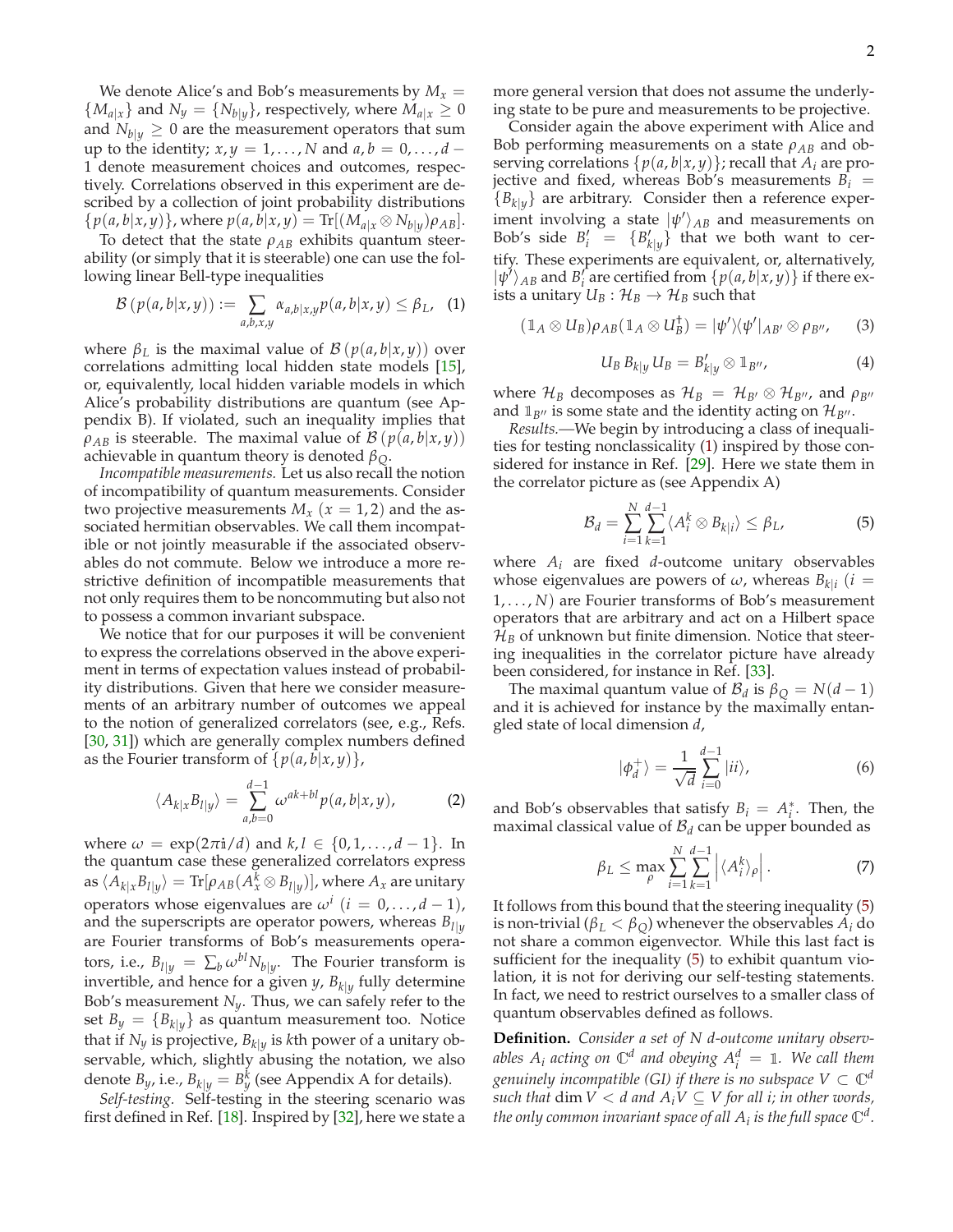An excellent example of *d* genuinely incompatible (GI) observables are those whose eigenvectors form MUBs in  $\mathbb{C}^d$  (see Appendix C) such as for instance  $X_d Z_d^k$ for prime *d* with  $k = 0, \ldots, d - 1$ ; here,  $X_d$  and  $Z_d$  are  $\ddot{d}$ dimensional generalizations of the qubit Pauli matrices, defined as  $X_d|i\rangle = |i+1\rangle$  and  $Z_d|i\rangle = \omega^i|i\rangle$ , respectively, where  $|i\rangle$  are the elements of the computational basis in <sup>C</sup>*<sup>d</sup>* and addition is mod *d*.

Let us now make a few observations regarding the above definition. First, genuinely incompatible observables do not share a common eigenvector, and thus give rise to a nontrivial inequality [\(5\)](#page-1-1). The opposite implication is in general not true: observables  $A_i$  with no common eigenvector might not be genuinely incompatible. Second, any set of observables containing two GI measurements like  $X_d$  and  $Z_d$  is genuinely incompatible, however, there exist observables forming GI set while not being pairwise genuinely incompatible (see Appendix C for an example). Third, the following fact holds true for any set of GI observables (see Appendix C for a proof).

**Lemma 1.** *Consider a set of N d-outcome unitary observables A<sub>i</sub> such that*  $A_i^d = \mathbb{1}_d$ *, and assume them to be GI. The following implication holds true for any normal matrix P on*  $\mathbb{C}^d$ : *if*  $[P, A_i] = 0$  for all *i*, then  $P = \lambda \mathbb{1}_d$  for some  $\lambda \in \mathbb{C}$ .

Now, we proceed to the main results of this work.

**Theorem 1.** *Assume that for a given set of GI unitary observables*  $A_i$  *obeying*  $A_i^d = \mathbb{1}_d$ *, the steering inequality* [\(5\)](#page-1-1) *is maximally violated by a state*  $\rho_{AB}$  *acting on*  $\mathbb{C}^d \otimes \mathcal{H}_B$  *and measurements B<sup>i</sup> . Then, the following statements hold true for any d: (i) Bob's measurements are projective, (ii) Bob's Hilbert space decomposes as*  $\mathcal{H}_B = (\mathbb{C}^d)_{B'} \otimes \mathcal{H}_{B''}$  for some *Hilbert space* H*B*′′ *, (iii) there exists a unitary transformation,*  $U_B: \mathcal{H}_B \to \mathcal{H}_B$ *, such that* 

<span id="page-2-4"></span>
$$
(\mathbb{1}_A \otimes U_B)\rho_{AB}(\mathbb{1}_A \otimes U_B^{\dagger}) = |\phi_d^+\rangle\langle\phi_d^+|_{AB'} \otimes \rho_{B''}, \quad (8)
$$

*where B*′′ *denotes Bob's auxiliary system, and*

<span id="page-2-5"></span>
$$
\forall i, \quad U_B B_i U_B^{\dagger} = A_i^* \otimes \mathbb{1}_{B''}.
$$
 (9)

*Proof.* Here we present a sketch of the proof; the full version can be found in Appendix C. The maximal quantum value  $\beta_Q = N(d-1)$  of the inequality [\(5\)](#page-1-1) is the same as its algebraic value. Thus, if maximally violated it forces the state  $\rho_{AB}$ , and  $A_i$  and  $B_{k|i}$  to satisfy

<span id="page-2-2"></span>
$$
(A_i^k \otimes B_{k|i})\rho_{AB} = \rho_{AB} \tag{10}
$$

for all *i* and *k*. By applying  $A_i^{d-k} \otimes B_{d-k|i}$  to both sides and using the fact that, by definition,  $B_{d-k|i} = B_{k|i'}^{\dagger}$  one finds that  $B_{i|k}$  are all unitary, and thus each Bob's measurements is projective. We then denote  $B_{k|i} = B_i^k$ . Let us add that throughout our work we assumed for simplicity that Bob's reduced state  $\rho_B = Tr \rho_{AB}$  is full rank [\[34](#page-4-23)].

Let us then observe that when  $\rho_{AB}$  achieves the maximal quantum violation of our inequality, so do all pure states  $|\psi\rangle_{AB}$  belonging to its the support, meaning that

$$
(A_i^k \otimes B_i^k)|\psi\rangle_{AB} = |\psi\rangle_{AB} \tag{11}
$$

holds true to any *i* and *k* and  $|\psi\rangle_{AB} \in \text{supp}(\rho_{AB})$ . Next, we consider the Schmidt decomposition of this state,

<span id="page-2-0"></span>
$$
|\psi\rangle_{AB} = \sum_{i=0}^{d-1} \lambda_i |e_i\rangle |f_i\rangle, \qquad (12)
$$

where the coefficients  $\lambda_i \geq 0$  satisfy  $\sum_i \lambda_i^2 = 1$ , and the local vectors  $|e_i\rangle \in \mathbb{C}^d$  and  $|f_i\rangle \in \mathcal{H}_B$  are orthonormal. Notice that the number of terms in this decomposition is a consequence of the assumption that the dimension of Alice's Hilbert space is at most *d*.

Let us now make a few manipulations with [\(12\)](#page-2-0). First, we observe that there exists a unitary  $\mathcal{U}_B$  such that  $|f_i\rangle =$  $\mathcal{U}_B | e_i^* \rangle$  for every *i*, where the asterisk denotes complex conjugation in the standard basis; thus

<span id="page-2-1"></span>
$$
|\psi\rangle_{AB} = (P_A \otimes \mathcal{U}_B) \frac{1}{\sqrt{d}} \sum_{i=0}^{d-1} |e_i\rangle |e_i^*\rangle, \tag{13}
$$

where  $P_A$  is a matrix diagonal in the  $\{ |e_i \rangle \}$  basis with eigenvalues  $\sqrt{d} \lambda_i$ ; the fact that  $A_i$  are GI implies that  $P_A$  is full rank, rank( $P_A$ ) = *d*. We finally observe that the state appearing on the right hand side of [\(13\)](#page-2-1) is the maximally entangled state [\(6\)](#page-1-2); consequently

<span id="page-2-3"></span>
$$
|\psi\rangle_{AB} = (P_A \otimes \mathcal{U}_B)|\phi_d^+\rangle. \tag{14}
$$

Let us also notice that Eq. [\(10\)](#page-2-2) forces each observable  $B_i$  to have a block structure  $B_i = B_i \oplus E_i$ , where *B*<sup>*i*</sup> is a *d*  $\times$  *d* unitary whose eigenvalues are powers of *ω* and acts on the support of  $Tr_A \psi_{AB}$ , that is, the subspace spanned by the local vectors  $|f_i\rangle$ . Crucially, although the other block *E<sup>i</sup>* is a proper observable too, it trivially acts on the state  $|\psi\rangle_{AB}$ , and hence does not give rise to the observed correlations. Thus, below we focus on *B<sup>i</sup>* .

Combining Eq. [\(10\)](#page-2-2) for  $k = 1$  with Eq. [\(14\)](#page-2-3), we obtain

$$
(A_i P_A \otimes \widetilde{B}_i) \vert \phi_d^+ \rangle = (P_A \otimes \mathbb{1}_B) \vert \phi_d^+ \rangle,
$$

where  $\widetilde{B}_i = \mathcal{U}_B \overline{B}_i \mathcal{U}_B^{\dagger}$ . Using then the identity  $R \otimes$  $Q|\phi_d^+\rangle = RQ^T \otimes \mathbb{1}| \phi_d^+\rangle$  that holds for any matrices *R* and *Q*, and omitting the state  $|\phi_d^+\rangle$ , we arrive at a matrix equation  $A_i P_A \widetilde{B}_i^T = P_A$ . After multiplying this relation by its hermitian conjugation and taking advantage of the facts that  $A_i$  and  $B_i$  are unitary and that  $P_A \geq 0$ , we can bring it to a simple condition for *PA*:

$$
[A_i, P_A] = 0 \t (i = 1, ..., N). \t (15)
$$

Given that *A<sup>i</sup>* are genuinely incompatible, Lemma [1](#page-7-0) tell us that  $P_A$  is proportional to  $\mathbb{1}_d$ . This means that for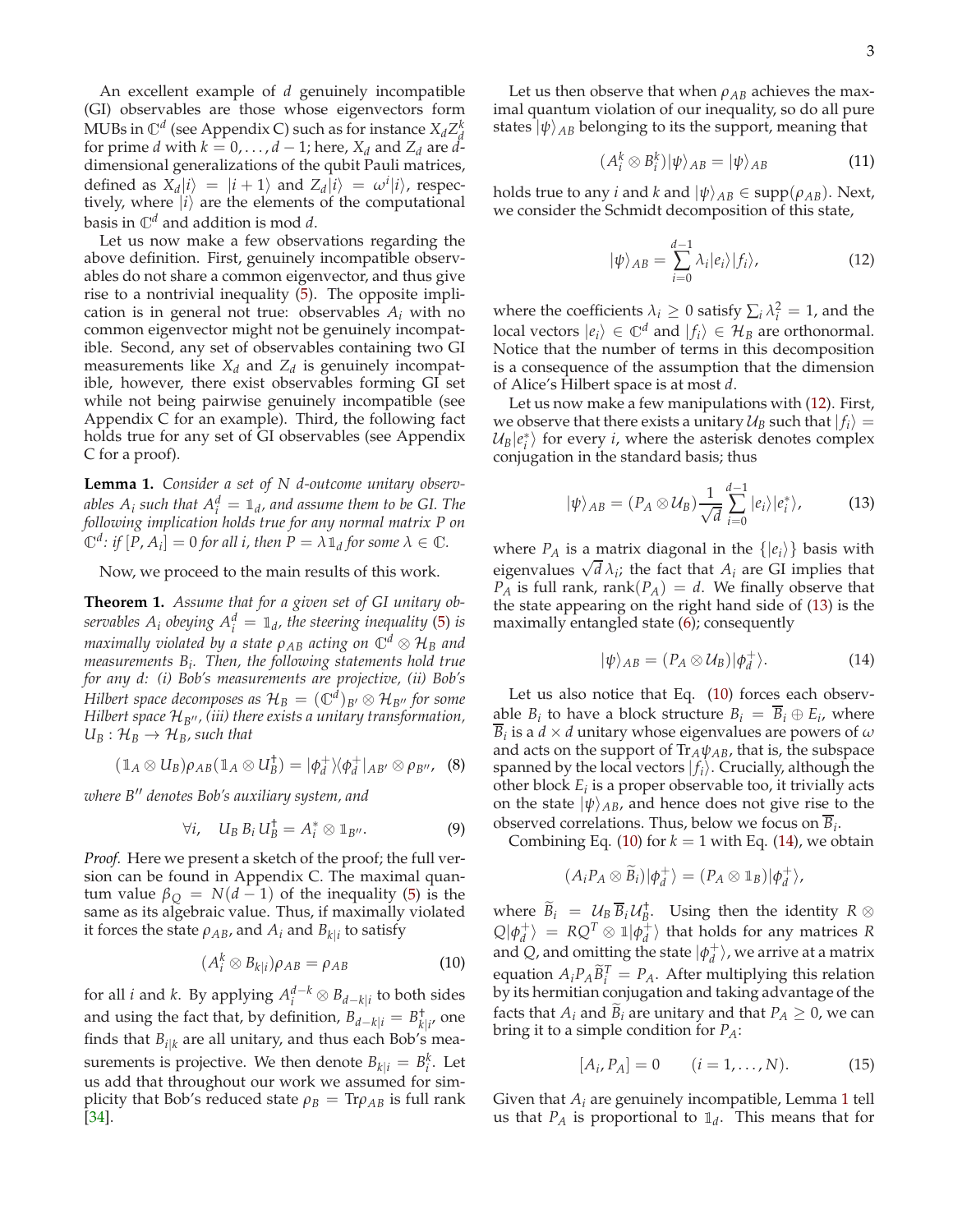any pure state from  $\text{supp}(\rho_{AB})$  there exists a unitary  $\mathcal{U}_B$ (different for a different state) such that

<span id="page-3-0"></span>
$$
|\psi\rangle_{AB}=(1\otimes\mathcal{U}_B)|\phi_+^d\rangle.\tag{16}
$$

Having Eq. [\(16\)](#page-3-0), let us now go back to the mixed state *ρAB* and consider its eigendecomposition

<span id="page-3-1"></span>
$$
\rho_{AB} = \sum_{s=1}^{K} p_s |\psi_s\rangle\langle\psi_s|_{AB},\tag{17}
$$

where  $|\psi_s\rangle_{AB}$  and  $p_s \geq 0$  are the eigenvectors and eigenvalues of  $\rho_{AB}$ , respectively. Clearly, every state in this decomposition admits the form [\(16\)](#page-3-0), meaning that

$$
|\psi_s\rangle_{AB} = \frac{1}{\sqrt{d}} \sum_{i=0}^{d-1} |i\rangle |f_i^s\rangle
$$
 (18)

for some orthonormal bases  $\{ |f_i^s\rangle \}$  spanning the local supports of  $|\psi_s\rangle_{AB}$ , denoted by  $V_s = \text{supp}(\text{Tr}_A(\psi_s)).$ The key observation is that the conditions [\(10\)](#page-2-2) along with the genuine imcompatibility of *A<sup>i</sup>* and the fact that  $|\psi_s\rangle_{AB}$  are eigenvectors of  $\rho_{AB}$  force all these supports *V<sup>s</sup>* to be pairwise orthogonal, which means that  $\mathcal{H}_B = V_1 \oplus \ldots \oplus V_K$ . Since dim  $V_s = d$ , this implies that  $\mathcal{H}_B = (\mathbb{C}^d)_{B'} \otimes \mathcal{H}_{B''}$ . Moreover, there exists a unitary  $U_B$  such that

<span id="page-3-2"></span>
$$
U_B|f_i^s\rangle = |i\rangle_{B'}|s\rangle_{B''}.
$$
 (19)

Combining  $(17)$ ,  $(12)$  and  $(19)$  we arrive at  $(8)$  which together with Eq. [\(10\)](#page-2-2) leads us to [\(9\)](#page-2-5). □

An immediate consequence of the above statement is a simple method of certification of projective measurements that are genuinely incompatible: to certify that certain observables *A* ∗ *i* have been measured by the untrusted device at Bob's side, it is enough to check whether a corresponding inequality [\(5\)](#page-1-1) constructed from these observables is maximally violated. In particular, any set of MUBs such as the one mentioned before can be certified in the one-sided deviceindependent way. To support this claim, the following lemma is proven in Appendix C.

**Lemma 2.** *Any two d-outcome unitary observables whose eigenbases are mutually unbiased, are GI.*

*Weaker form of self-testing.—-*Let us briefly discuss the case when the set of observables on the trusted side are not GI, but still do not share a common eigenvector and can be used to violate the steering inequality [\(5\)](#page-1-1) maximally. It can be concluded that when the observables on the trusted side share a common invariant subspace, the steering inequality [\(5\)](#page-1-1) cannot be used to certify the full observable but only the part acting on this subspace. To give an example let us consider the case  $d = 4$  and assume that Alice's observables are  $A_1 = Z_4$  and

<span id="page-3-3"></span>
$$
A_2 = \sum_{j=0}^{1} (-1)^j (|+j\rangle\langle +j| + \mathbf{i}| - j\rangle\langle -j|), \qquad (20)
$$

where  $|\pm_0\rangle = (|0\rangle \pm |1\rangle)/\sqrt{2}$ ,  $|\pm_1\rangle = (|2\rangle \pm |3\rangle)/\sqrt{2}$ . It can be checked that any matrix of the form  $P = \lambda_1 \mathbb{1}_2 \oplus$ *λ*<sub>2</sub> $\mathbb{1}_2$ , where  $\mathbb{1}_2$  is the 2 × 2 identity matrix and  $\lambda_i \geq 0$ such that  $\lambda_1^2 + \lambda_2^2 = 1/2$ , commutes with both  $A_1$  and *A*<sup>2</sup> from Eq. [\(20\)](#page-3-3). Thus, if we observe the optimal value of the corresponding steering inequality [\(5\)](#page-1-1), the proof of Theorem [1](#page-8-0) tells us that the shared state is of the form

$$
\lambda_1(|00\rangle+|11\rangle)+\lambda_2(|22\rangle+|33\rangle), \qquad (21)
$$

where in particular one of  $\lambda_i$  might vanish. In other words, maximal violation of our inequality certifies an entangled subspace. However, whether the whole measurement can be certified depends on whether *P<sup>A</sup>* is full rank or not. For instance, if  $\lambda_2 = 0$  in this example, then only the part of Bob's measurement which acts on the subspace span $\{|0\rangle, |1\rangle\}$  can be characterised and it is unitarily equivalent to  $\Pi_2 A_i^* \Pi_2$  where  $\Pi_2 =$  $|0\rangle\langle 0| + |1\rangle\langle 1|.$ 

*Robustness.—-*In practical scenarios it becomes relevant to study robustness of our self-testing result against experimental imperfections such as the presence of noise in the preparation device or imperfect measurements. This problem for various combinations of measurements on the trusted side can be addressed numerically using the approach of [\[35\]](#page-4-24). However, finding an analytical statement for any *d* is much more challenging. Here, assuming the underlying state to be pure and Bob's measurements to be projective, we address this issue and provide a way to find robustness bounds analytically for a class of genuinely *d*−outcome incompatible measurements representing MUBs of any dimension.

**Theorem 2.** *Consider a pair of genuinely incompatible ob-* $\frac{1}{2}$  *servables*  $A_1 = X_d Z_d^l$  *with*  $l \in \{0, 1, ..., d - 1\}$  *and*  $A_2 = I$ *Zd , and assume that the following steering inequality*

$$
\sum_{i=1}^{2} \sum_{k=1}^{d-1} \langle A_i^k \otimes B_i^k \rangle \ge 2(d-1) - \varepsilon
$$
 (22)

*is violated ε*-close to the maximal violation by a state  $|\psi\rangle_{AB} \in$  $\mathbb{C}^d \otimes \mathcal{H}_B$  and observables  $B_i$  (*i* = 1, 2) acting on  $\mathcal{H}_B$ . Then, *there exists a unitary operation*  $U_B: \mathcal{H}_B \to \mathcal{H}_B$  *such that* 

$$
\left\| (1 \otimes U_B)(1 \otimes B_i^k)|\psi\rangle - 1 \otimes (B_i')^k|\phi_d^+\rangle \right\| \leq \sqrt{2\varepsilon} + 2\sqrt{d}\sqrt[4]{2\varepsilon}
$$
\n(23)

*and*

$$
\left\| B_i^k - (B_i')^k \right\|_2^2 \le \sqrt{d} \sqrt{2\varepsilon} \left( 1 + 4\sqrt{d} \sqrt{2\varepsilon} \right), \qquad (24)
$$

*where k* = 0, . . . , *d* − 1 *and B*′ *i are Bob's ideal observables, i.e.,*  $B'_{i} = A_{i}^{*}$ .

*Proof.* The proof is deferred to Appendix C.

 $\Box$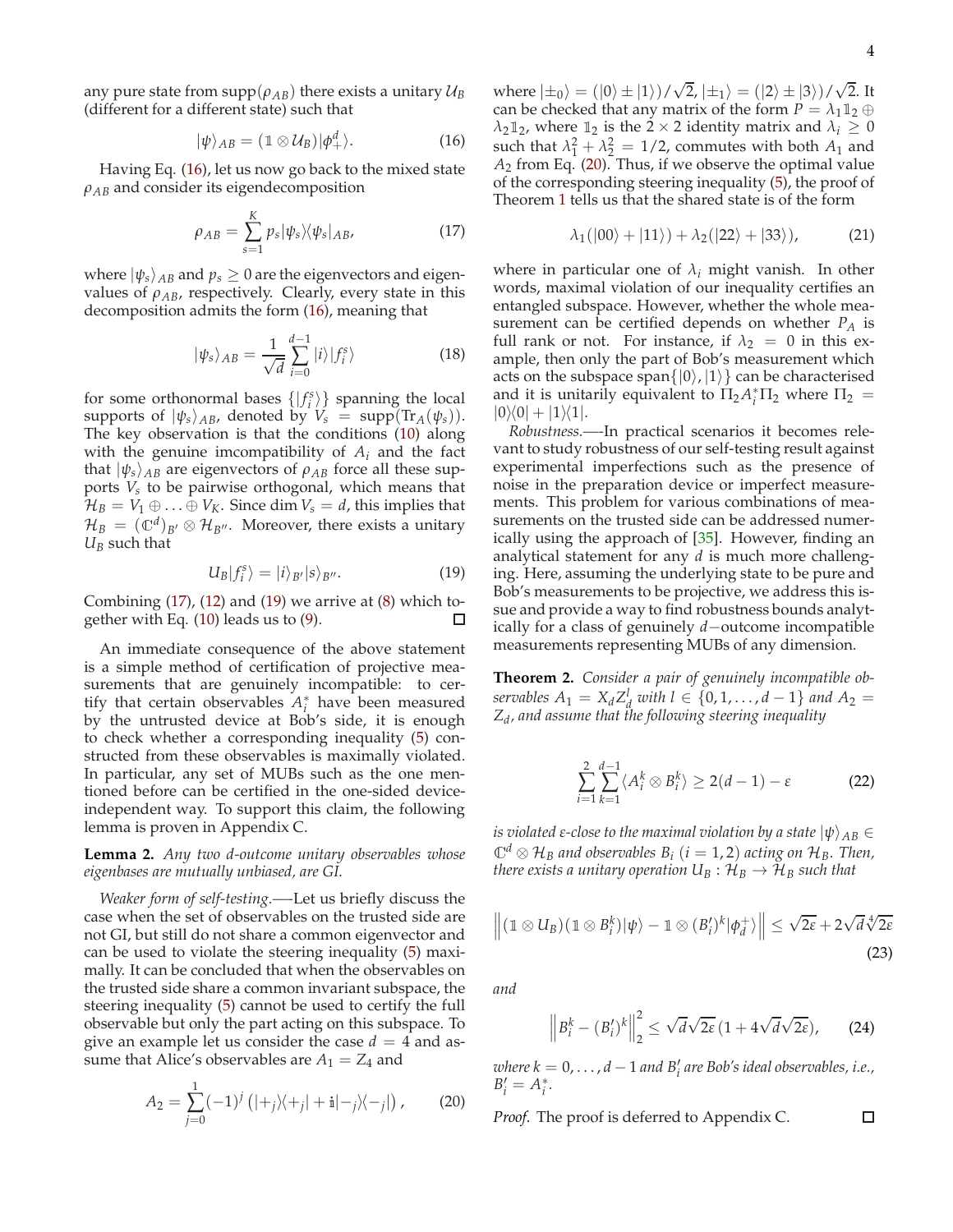*Conclusions.—*We propose a method for certification of a large class of *d*-outcome projective measurements, termed here genuinely incompatible, and the two-qudit maximally entangled state in the steering scenario. This is the first self-testing statement which applies to MUBs of any dimension; in particular it allows for robust selftesting of MUBs in Hilbert spaces of prime dimension. Moreover, unlike the previous approaches it does not require assuming that the underlying state is pure and measurements are projective but allows to deduce it from the observed violation. We further discuss the case when the measurements to be certified are not genuinely incompatible and find that depending on the state shared between the parties, only a part of the measurement could be characterised.

Some follow-up questions arise from our work. The

most important one would be whether the certification method presented here can be made fully deviceindependent, for instance, by using the approach of [\[36](#page-4-25)]. Another interesting avenue would be to find steering inequalities which could be used for self-testing of any non-maximally entangled state of arbitrary local dimension *d* with only two measurements on the untrusted side; a certification scheme for any pure state has recently been proposed [\[21](#page-4-26)], but it is a direct adaptation of the 'projection method' of [\[23\]](#page-4-13) to the steering scenario.

### **I. ACKNOWLEDGEMENTS**

This work is supported by the Polish National Science Center through the SONATA BIS project No. 2019/34/E/ST2/00369.

- <span id="page-4-0"></span>[1] N. Brunner, D. Cavalcanti, S. Pironio, V. Scarani, and S. Wehner, [Rev. Mod. Phys.](http://dx.doi.org/ 10.1103/RevModPhys.86.419) **86**, 419 (2014).
- <span id="page-4-1"></span>[2] J. S. Bell, [Physics Physique Fizika](http://dx.doi.org/10.1103/PhysicsPhysiqueFizika.1.195) **1**, 195 (1964).
- <span id="page-4-2"></span>[3] J. S. Bell, [Rev. Mod. Phys.](http://dx.doi.org/10.1103/RevModPhys.38.447) **38**, 447 (1966).
- <span id="page-4-3"></span>[4] A. Acín, N. Brunner, N. Gisin, S. Massar, S. Pironio, and V. Scarani, [Phys. Rev. Lett.](http://dx.doi.org/ 10.1103/PhysRevLett.98.230501) **98**, 230501 (2007).
- <span id="page-4-4"></span>[5] T. H. Yang and M. Navascués, Phys. Rev. A **87**[, 050102 \(2013\).](http://dx.doi.org/10.1103/PhysRevA.87.050102)
- [6] R. Colbeck and R. Renner, [Nat. Comm.](http://dx.doi.org/10.1038/ncomms1416) **2**, 411 (2011).
- <span id="page-4-5"></span>[7] S. Pironio, A. Acín, S. Massar, A. B. de la Giroday, D. N. Matsukevich, P. Maunz, S. Olmschenk, D. Hayes, L. Luo, T. A. Manning, and C. Monroe, Nature **464**[, 1021 \(2010\).](http://dx.doi.org/10.1038/nature09008)
- <span id="page-4-6"></span>[8] D. Mayers and A. Yao, [Quantum Inf. Comput.](http://dx.doi.org/doi.org/10.26421/QIC4.4) **4**, 273 (2004).
- <span id="page-4-7"></span>[9] M. McKague, T. H. Yang, and V. Scarani, [J. Phys. A: Math. Theor.](http://dx.doi.org/10.1088/1751-8113/45/45/455304) **45**, 455304 (2012).
- [10] C. Bamps and S. Pironio, Phys. Rev. A **91**[, 052111 \(2015\).](http://dx.doi.org/10.1103/PhysRevA.91.052111)
- [11] Y. Wang, X. Wu, and V. Scarani, New J. Phys. **18**[, 025021 \(2016\).](http://dx.doi.org/10.1088/1367-2630/18/2/025021)
- [12] I. Šupić, R. Augusiak, A. Salavrakos, and A. Acín, New J. Phys. **18**[, 035013 \(2016\).](http://dx.doi.org/10.1088/1367-2630/18/3/035013)
- [13] S. Sarkar, D. Saha, J. Kaniewski, and R. Augusiak, [npj Quantum Information](http://dx.doi.org/10.1038/s41534-021-00490-3) **7**, 151 (2021).
- <span id="page-4-8"></span>[14] L. Mančinska, J. Prakash, and C. Schafhauser, "Constant-sized robust self-tests for states and measurements of unbounded dimension," (2021), [arXiv:2103.01729 \[quant-ph\].](http://arxiv.org/abs/2103.01729)
- <span id="page-4-9"></span>[15] H. M. Wiseman, S. J. Jones, and A. C. Doherty, [Phys. Rev. Lett.](http://dx.doi.org/10.1103/PhysRevLett.98.140402) **98**, 140402 (2007).
- [16] E. G. Cavalcanti, S. J. Jones, H. M. Wiseman, and M. D. Reid, Phys. Rev. A **80**[, 032112 \(2009\).](http://dx.doi.org/10.1103/PhysRevA.80.032112)
- <span id="page-4-10"></span>[17] M. T. Quintino, T. Vértesi, D. Cavalcanti, R. Augusiak, M. Demianowicz, A. Acín, and N. Brunner, Phys. Rev. A **92**[, 032107 \(2015\).](http://dx.doi.org/ 10.1103/PhysRevA.92.032107)
- <span id="page-4-11"></span>[18] I. Supić and M. J. Hoban, New J. Phys. **18**[, 075006 \(2016\).](http://dx.doi.org/10.1088/1367-2630/18/7/075006)
- [19] A. Gheorghiu, P. Wallden, and E. Kashefi, New J. Phys. **19**[, 023043 \(2017\).](http://dx.doi.org/10.1088/1367-2630/aa5cff)
- [20] S. Goswami, B. Bhattacharya, D. Das, S. Sasmal, C. Jebaratnam, and A. S. Majumdar,

Phys. Rev. A **98**[, 022311 \(2018\).](http://dx.doi.org/ 10.1103/PhysRevA.98.022311)

- <span id="page-4-26"></span>[21] H. Shrotriya, K. Bharti, and L.-C. Kwek, [Phys. Rev. Research](http://dx.doi.org/10.1103/PhysRevResearch.3.033093) **3**, 033093 (2021).
- <span id="page-4-12"></span>[22] S.-L. Chen, C. Budroni, Y.-C. Liang, and Y.-N. Chen, [Phys. Rev. Lett.](http://dx.doi.org/10.1103/PhysRevLett.116.240401) **116**, 240401 (2016).
- <span id="page-4-13"></span>[23] A. Coladangelo, K. T. Goh, and V. Scarani, Nature Communications **8** (2017).
- <span id="page-4-14"></span>[24] F. Hirsch, M. T. Quintino, and N. Brunner, Phys. Rev. A **97**[, 012129 \(2018\).](http://dx.doi.org/10.1103/PhysRevA.97.012129)
- <span id="page-4-15"></span>[25] R. Uola, C. Budroni, O. Gühne, and J.-P. Pellonpää, [Phys. Rev. Lett.](http://dx.doi.org/10.1103/PhysRevLett.115.230402) **115**, 230402 (2015).
- [26] M. T. Quintino, T. Vértesi, and N. Brunner, [Phys. Rev. Lett.](http://dx.doi.org/10.1103/PhysRevLett.113.160402) **113**, 160402 (2014).
- <span id="page-4-16"></span>[27] D. Cavalcanti and P. Skrzypczyk, Phys. Rev. A **93**[, 052112 \(2016\).](http://dx.doi.org/10.1103/PhysRevA.93.052112)
- <span id="page-4-17"></span>[28] M. Marciniak, A. Rutkowski, Z. Yin, M. Horodecki, and R. Horodecki, [Phys. Rev. Lett.](http://dx.doi.org/10.1103/PhysRevLett.115.170401) **115**, 170401 (2015).
- <span id="page-4-18"></span>[29] P. Skrzypczyk and D. Cavalcanti, Phys. Rev. A **92**[, 022354 \(2015\).](http://dx.doi.org/10.1103/PhysRevA.92.022354)
- <span id="page-4-19"></span>[30] W. Son, J. Lee, and M. S. Kim, [Phys. Rev. Lett.](http://dx.doi.org/10.1103/PhysRevLett.96.060406) **96**, 060406 (2006).
- <span id="page-4-20"></span>[31] Y.-C. Liang, C.-W. Lim, and D.-L. Deng, Phys. Rev. A **80**[, 052116 \(2009\).](http://dx.doi.org/10.1103/PhysRevA.80.052116)
- <span id="page-4-21"></span>[32] I. Supić and J. Bowles, Quantum **4**[, 337 \(2020\).](http://dx.doi.org/10.22331/q-2020-09-30-337)
- <span id="page-4-22"></span>[33] D. J. Saunders, S. J. Jones, H. M. Wiseman, and G. J. Pryde, Nat. Phys. **6**[, 845 \(2010\).](http://dx.doi.org/10.22331/q-2020-09-30-337)
- <span id="page-4-23"></span>[34] In other words, we assume that the dimensions of Bobs measurement operators are the same as those of his reduced state  $\rho_B$ . Such an assumption is fully justified because we are able to make nontrivial statements on those parts of Bob's measurement that act on  $supp(\rho_B)$ ; what is beyond that support does not give rise to the observed nonclassical correlations.
- <span id="page-4-24"></span>[35] S.-L. Chen, H.-Y. Ku, W. Zhou, J. Tura, and Y.-N. Chen, Quantum **5**[, 552 \(2021\).](http://dx.doi.org/ 10.22331/q-2021-09-28-552)
- <span id="page-4-25"></span>[36] J. Bowles, I. Šupić, D. Cavalcanti, and A. Acín, [Phys. Rev. Lett.](http://dx.doi.org/ 10.1103/PhysRevLett.121.180503) **121**, 180503 (2018).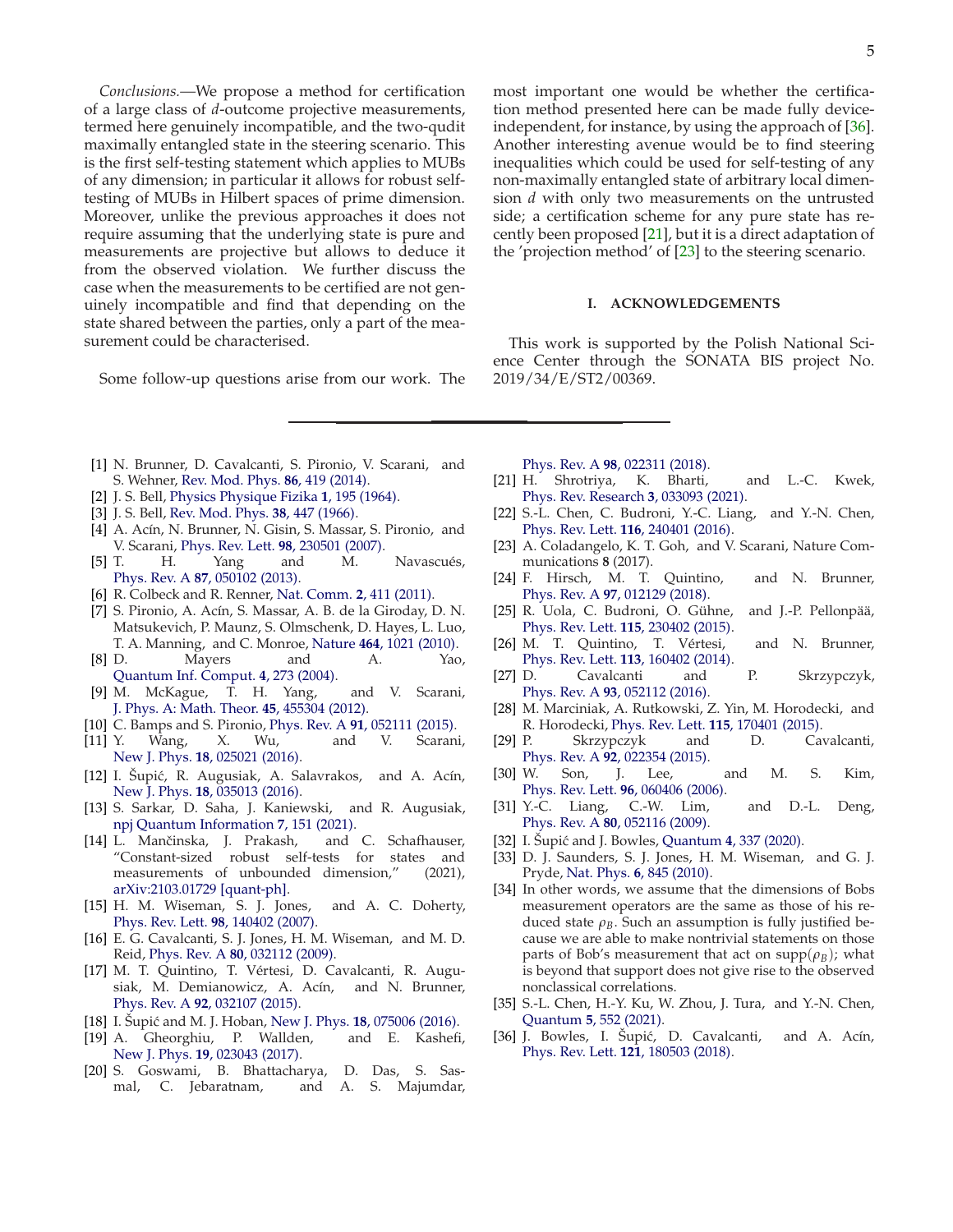### <span id="page-5-4"></span>**Appendix A: Correlation form of steering functionals**

Let us consider the standard form of the steering functional, i.e.,

<span id="page-5-0"></span>
$$
\sum_{b=0}^{d-1} \sum_{y=1}^{N} \text{Tr}\left(F_{b|y} \sigma_{b|y}\right),\tag{A1}
$$

where  $\sigma_{b|y}$  form the assemblage and  $F_{b|y}$  are some positive semi-definite operators acting on  $\mathbb{C}^d$ . Let us then consider a particular class of such functionals in which for every  $y = 1, \ldots, N$ , the operators  $F_{a|x}$  sum up to the identity, that is,

$$
\sum_{a} F_{a|x} = \mathbb{1},\tag{A2}
$$

and therefore form a quantum measurement. With the aid of Fourier transform we can represent each such a measurement by another set of *d* operators

<span id="page-5-3"></span>
$$
A_{k|x} = \sum_{a=0}^{d-1} \omega^{ak} F_{a|x}
$$
 (A3)

with  $k = 0, \ldots, d - 1$  and  $\omega = \exp(2\pi i/d)$ , which for the purposes of this article we simply call generalized observables; in fact if  $F_{a|x}$  forms a projective measurement, then  $A_{k|x}$  are unitary observables with outcomes labelled by the powers of *ω* (see also below).

The inverse transform gives

$$
F_{a|x} = \frac{1}{d} \sum_{k=0}^{d-1} \omega^{-ak} A_{k|x}.
$$
 (A4)

Clearly, we can use the same approach to represent Bob's measurements  $N_y = \{N_{b|y}\}_b$  in terms of generalized observables, that is,

$$
B_{k|y} = \sum_{b=0}^{d-1} \omega^{bk} N_{b|y},
$$
 (A5)

and

<span id="page-5-5"></span>
$$
N_{b|y} = \frac{1}{d} \sum_{k=0}^{d-1} \omega^{-kb} B_{k|y}.
$$
 (A6)

It should also be noticed that the *<sup>B</sup>k*|*<sup>y</sup>* operators enjoy certain useful properties, that is, for any *<sup>k</sup>* and *<sup>y</sup>*:

$$
B_{k|y}^{\dagger} = B_{d-k|y} = B_{-k|y}
$$
 (A7)

and

<span id="page-5-1"></span>
$$
B_{k|y}^{\dagger} B_{k|y} \leq \mathbb{1}_B,\tag{A8}
$$

where  $\mathbb{1}_B$  is the identity acting on  $\mathcal{H}_B$ , and finally  $B_{0|y} = \mathbb{1}$  for any *y*; clearly, the same identities are satisfied by  $A_{k|x}$ . Importantly, the *d* operators  $B_{k|y}$  fully determine Bob's measurements  $N_y$ . Slightly abusing the notation in what follows we denote  $B_y = \{B_{k|y}\}_k$ .

Let us now go back to the steering functionals [\(A1\)](#page-5-0). By exploiting the fact that  $\sigma_{b|y} = \text{Tr}_B[(1_A \otimes N_{b|y})\rho_{AB}]$ , it can be rewritten as a combination of expectation values of the above generalized observables,

<span id="page-5-2"></span>
$$
\sum_{b=0}^{d-1} \sum_{y=1}^{N} \text{Tr} \left( F_{b|y} \sigma_{b|y} \right) = \frac{1}{d} \sum_{k=0}^{d-1} \sum_{y=1}^{N} \left\langle A_{k|y} \otimes B_{-k|y} \right\rangle.
$$
 (A9)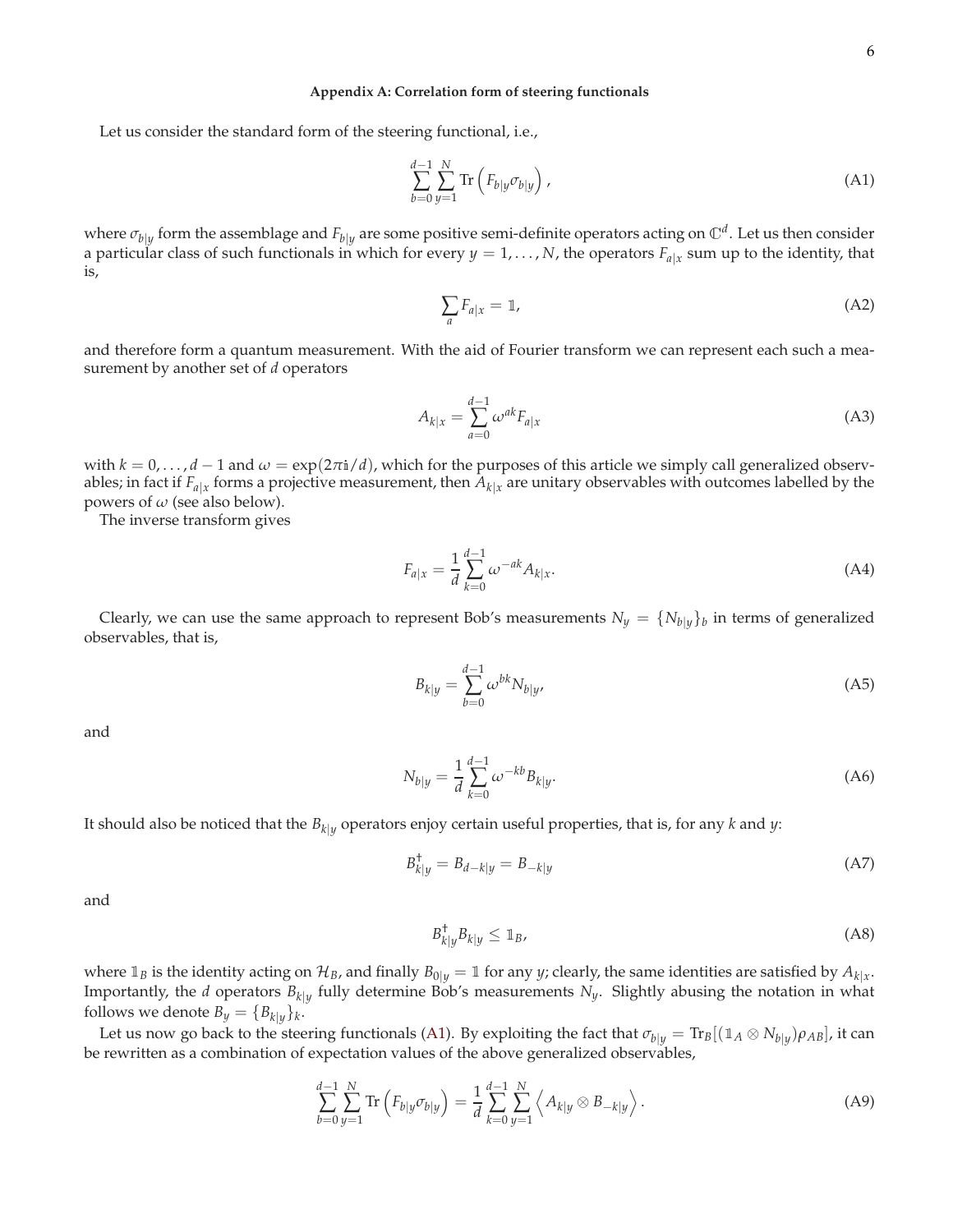We then further restrict the class of the steering functionals to the case when the operators  $F_{a|x}$  form projective measurements for all *x*, meaning that they satisfy

$$
F_{b|y}F_{b'|y} = \delta_{b,b'}F_{b|y}.
$$
\n(A10)

It is not difficult to see that under the above assumption,  $A_{k|y}$  are all unitary operators with eigenvalues  $\omega^{bk}$  (*b* = 0, . . . , *<sup>d</sup>* − <sup>1</sup>), and, moreover, *<sup>A</sup>k*|*<sup>y</sup>* for any *<sup>y</sup>* are simply the *<sup>k</sup>*th powers of *<sup>A</sup>*1|*<sup>y</sup>* . Using this fact, denoting

$$
A_{1|y} \equiv A_y,\tag{A11}
$$

dropping the 1/*d*, and replacing −*k* by *k* which can be done with no loss of generality as such a manipulation represents a simple relabelling the outcomes of Bob's measurements, we finally arrive at our steering functionals of the form

<span id="page-6-0"></span>
$$
\langle \mathcal{B}_d \rangle = \sum_{k=1}^{d-1} \sum_{y=1}^N \left\langle A_y^k \otimes B_{k|y} \right\rangle, \tag{A12}
$$

where we also got rid of the term for  $k = 0$  because the expectation value for this term is simply one. It is worth recalling here that while the dimension of Alice's observables is known to be *d*, Bob's measurements act on a Hilbert space of in principle unknown but finite dimension.

Let us make two comments here. The first one is that if Bob's measurements are projective too, the  $B_{k|y}$  operators are also unitary for all *k* and *y*, and therefore  $B_{k|y}$  in Eq. [\(A12\)](#page-6-0) can be replaced by  $B_y^k$ .

Second, it should be stressed here that the form [\(A12\)](#page-6-0) of the steering functional is particularly useful as far as self-testing is concerned because it is straightforward to find its maximal quantum value which simply equals its algebraic bound, i.e.,  $\beta_Q = N(d-1)$ , as well as a quantum realization achieving this value. Precisely, such a realization consists of the maximally entangled state of two qudits

<span id="page-6-2"></span>
$$
|\phi_{+}^{d}\rangle = \frac{1}{\sqrt{d}}\sum_{i}|ii\rangle
$$
 (A13)

and Bob's measurement satisfying  $B_i = A_i^*$  for any *i*.

On the other hand, any quantum realization achieving  $\beta_Q$  of our inequality for a given set of observables  $A_i$ , consisting of a mixed state  $\rho_{AB}$  and Bob's measurements  $B_i$ , must satisfy the following relations

<span id="page-6-1"></span>
$$
A_y^k \otimes B_{k|y} \rho_{AB} = \rho_{AB} \tag{A14}
$$

for any *y* and *k*. This is because for maximal violation every term in Eq. [\(A12\)](#page-6-0) satisfies

$$
\operatorname{Tr}[(A_y^k \otimes B_{k|y})\rho_{AB}] = 1, \tag{A15}
$$

which due to the facts that  $A_y$  are unitary and that  $B_{k|y}$  satisfy [\(A8\)](#page-5-1), directly implies [\(A14\)](#page-6-1).

# **Appendix B: Bounding the maximal classical value of our functionals**

In this section we derive an upper bound on the maximal classical value of the steering expression [\(7\)](#page-1-3), and show that for any set of genuinely *d*-outcome incompatible measurements the corresponding steering inequality is nontrivial, that is,  $\beta_L < \beta_O$ .

Let us begin by demonstrating how to derive the bound [\(7\)](#page-1-3). To this end, we assume that the assemblage  $\{\sigma_{b|y}\}$ admits a local hidden state model, that is,

$$
\sigma_{b|y} = \sum_{\lambda} p(\lambda) p(b|y, \lambda) \rho_{\lambda}, \tag{B1}
$$

where  $\lambda$  is some random variable with some probability distribution  $p(\lambda)$ ,  $p(b|y, \lambda)$  a probability distributions according to which Bob returns the outcomes *b* given the measurement choice *y* and the hidden variable *λ*, and *ρ<sup>λ</sup>* are some states acting on Alice's Hilbert space. In terms of the joint probability distributions such an LHS model expresses as

$$
p(a,b|x,y) = \sum_{\lambda} p(\lambda) p(a|x,\rho_{\lambda}) p(b|y,\lambda),
$$
 (B2)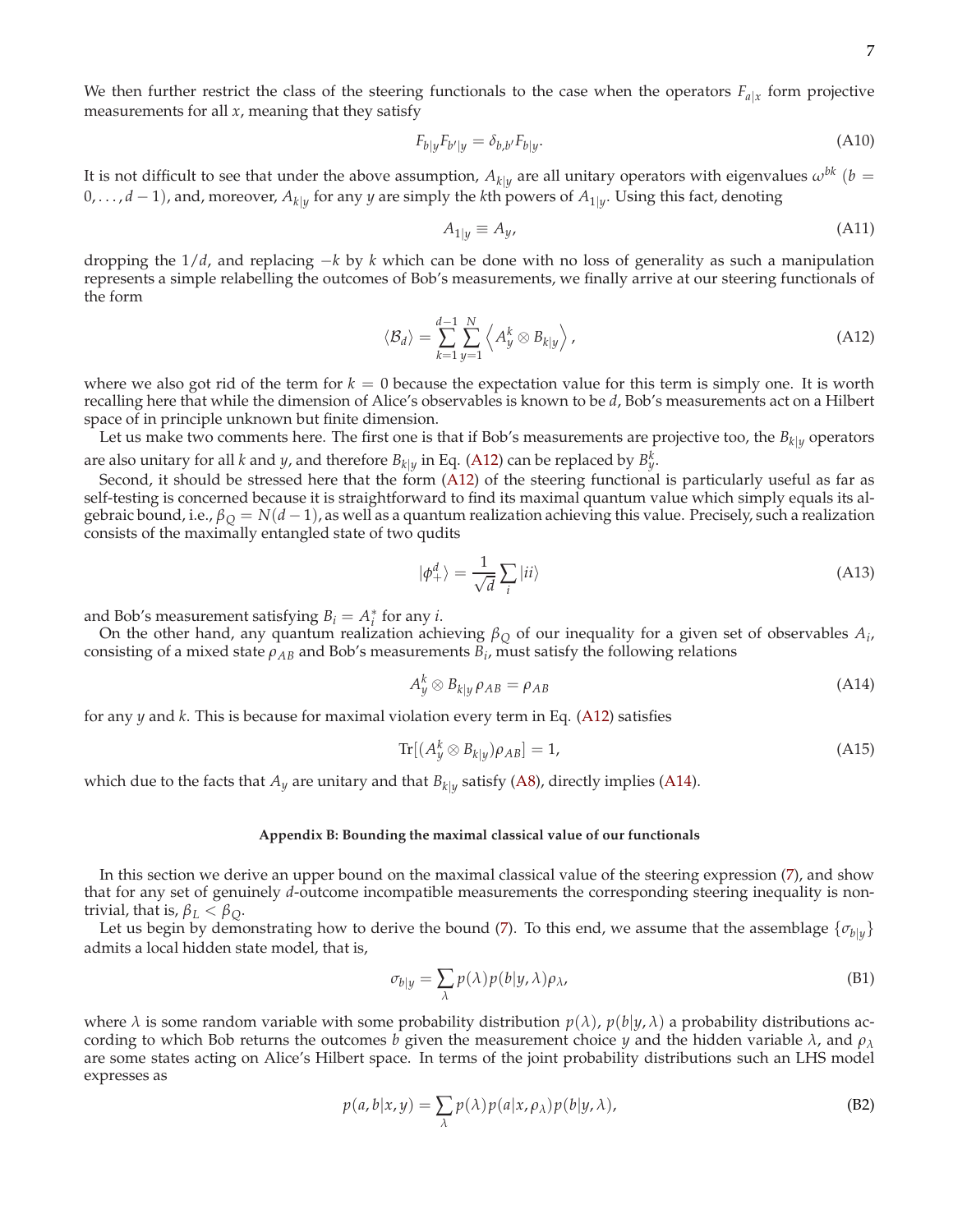where  $p(a|x, \rho_\lambda)$  is the probability of obtaining the outcome *a* when measuring the observable  $A_x$  on the state  $\rho_\lambda$ . Then, in terms of the expectation values appearing in [\(A9\)](#page-5-2), the above rewrites as

$$
\left\langle A_{k|x} \otimes B_{l|y} \right\rangle_{\text{LHS}} = \sum_{\lambda} p(\lambda) \langle A_{k|x} \rangle_{\rho_{\lambda}} \langle B_{l|y} \rangle_{\lambda},\tag{B3}
$$

where  $\langle A_{k|x}\rangle_{\rho_{\lambda}} = \text{Tr}[A_{k|x}\rho_{\lambda}]$  with  $A_{k|x}$  being operators representing the *x*th measurement performed by Alice [cf. Eq. [\(A3\)](#page-5-3)]. Then,  $\langle B_{l}|y\rangle$ <sub> $\lambda$ </sub> stands for the Fourier transform of  $p(b|y, \lambda)$ , i.e.,

$$
\langle B_{l|y} \rangle_{\lambda} = \sum_{b} \omega^{bl} p(b|y, \lambda). \tag{B4}
$$

Now, our steering expression [\(A12\)](#page-6-0) for LHS models reads

$$
\langle \hat{\mathcal{B}}_d \rangle_{\text{LHS}} = \sum_{\lambda} p(\lambda) \sum_{y=1}^N \sum_{k=1}^{d-1} \langle A_{k|y} \rangle_{\rho_\lambda} \langle B_{-k|y} \rangle_{\lambda},\tag{B5}
$$

and by noting that  $|\langle B_{l}|y\rangle_{\lambda}|\leq 1$  for any choice of *y, l* and  $\lambda$ , its absolute value can be upper bounded as

$$
|\langle \hat{\mathcal{B}}_d \rangle_{\text{LHS}}| \leq \sum_{\lambda} p(\lambda) \sum_{i=1}^N \sum_{k=1}^{d-1} |\langle A_i^k \rangle_{\rho_{\lambda}}|, \tag{B6}
$$

and further as

$$
|\langle \hat{\mathcal{B}}_d \rangle_{\text{LHS}}| \le \max_{\rho} \sum_{i=1}^N \sum_{k=1}^{d-1} |\langle A_i^k \rangle_{\rho}|, \tag{B7}
$$

where we took advantage of the fact that the right-hand side of the above inequality is a convex combination and that by optimizing it over states *ρ* acting on Alice's Hilbert space we cannot decrease its value. We thus obtain the bound [\(7\)](#page-1-3).

A direct, but important for our considerations, corollary that stems from the above bound is that for LHS models with any set of genuinely incompatible measurements  $A_i$ , the right hand side of [\(A12\)](#page-6-0) is smaller than  $N(d-1)$ , and thus  $\beta_L < N(d-1)$ , meaning that for any such a set our steering inequality is nontrivial. To see this explicitly let us assume that

$$
\sum_{i=1}^{N} \sum_{k=0}^{d-1} |\langle A_i^k \rangle_{\rho}| = N(d-1),
$$
\n(B8)

which implies that  $|\langle A_i^k \rangle_{\rho}| = 1$  for any *i*, *k* and some  $|\psi\rangle \in \mathbb{C}^d$ . Due to the fact that  $A_i^k$  are unitary operators, this means that  $|\psi\rangle$  is their eigenvector, possibly with different eigenvalues. Consequently, these observables share a common subspace spanned by this vectors which contradicts that they are genuinely incompatible.

# **Appendix C: Self-testing**

Here we present proofs of the lemmas and theorems stated in the main text.

### **Proof of Lemma 1**

<span id="page-7-0"></span>**Lemma 1.** Consider a set of N d-outcome unitary observables  $A_i$  obeying  $A_i^d = \mathbb{1}_d$  that are genuinely incompatible. If for some nonzero normal matrix P acting on  $\mathbb{C}^d$ ,  $[P,A_i]=0$  for every  $i=1,\ldots,N$ , then  $P=\mu\mathbb{1}$  with  $\mathbb{1}$  being the identity acting *on*  $\mathbb{C}^d$  and  $\mu \in \mathbb{C}$ *.* 

*Proof.* The proof is by contradiction. Let us assume that the matrix *P* is not proportional to the identity. Since it is normal, we can decompose it as

$$
P = \sum_{i} \lambda_i P_{i}, \tag{C1}
$$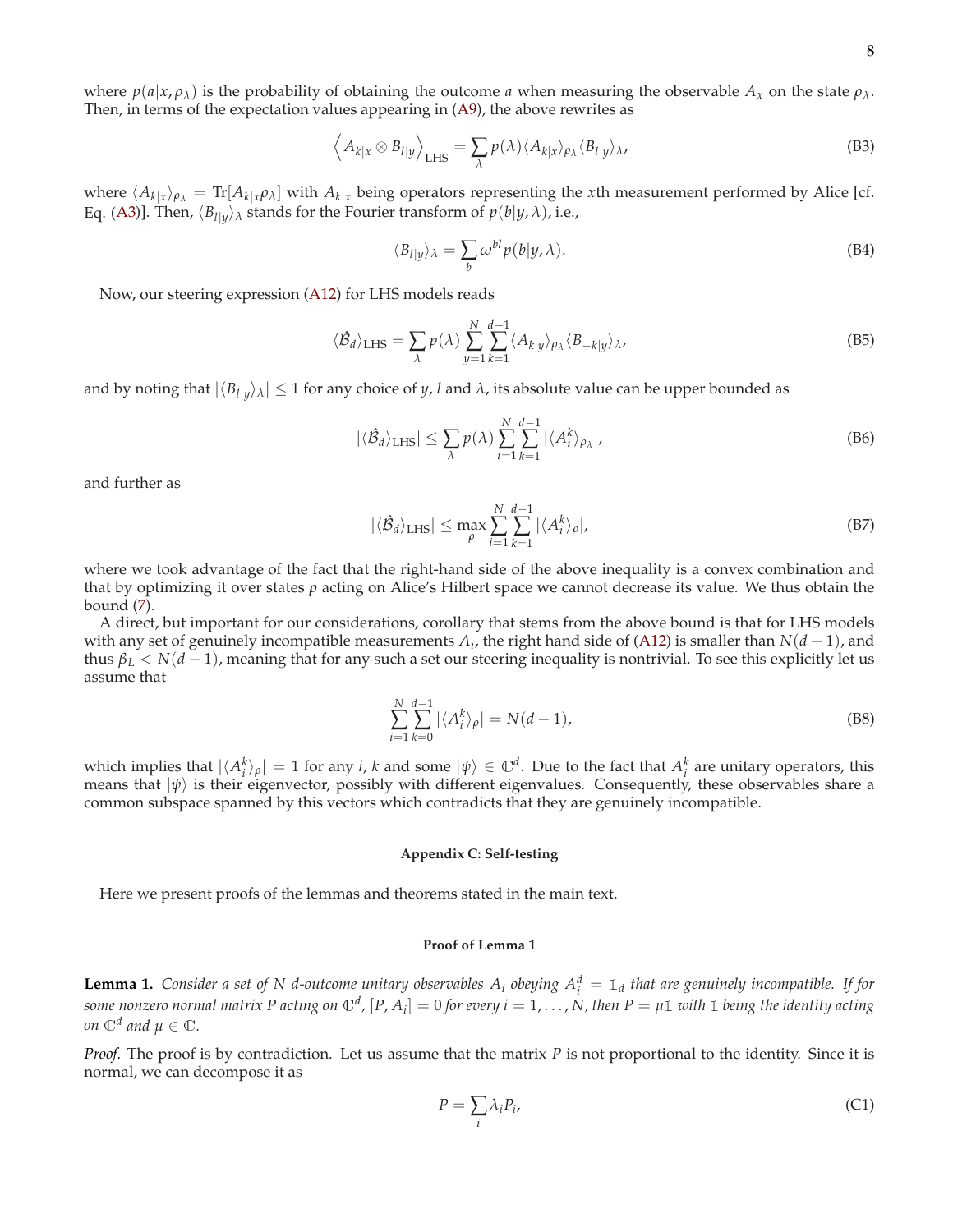where  $\lambda_i \in \mathbb{C}$  are the eigenvalues of *P* which without any loss of generality we can assume to be all different, and *P<sup>i</sup>* are the corresponding orthogonal eigenprojections. Here we do not exclude the possibility that one of the eigenvalues is zero; below we show that this is in fact impossible and that  $rank(P) = d$ .

Now, it is a known fact that if  $[P, A_i] = 0$ , then  $A_i$  is of block form

<span id="page-8-1"></span>
$$
A_i = A_i^{(1)} \oplus \ldots \oplus A_i^{(m)}, \tag{C2}
$$

where each block  $A_i^{(j)}$  $i$ <sup>(*i*</sup>) acts on supp $(P_j)$  and *m* is the number of different eigenvalues of *P*. For completeness, let us add here a short proof of this fact. To this aim, we rewrite  $[P, A_i] = 0$  as

$$
A_i P = P A_i. \tag{C3}
$$

We then sandwich this equation with  $P_m$  and  $P_n$  for  $m \neq n$ , which gives

$$
P_m A_i P P_n = P_m P A_i P_n. \tag{C4}
$$

Noting that  $PP_n = \lambda_n P_n$  and  $P_m P = \lambda_m P_m$ , we can rewrite the above as

$$
(\lambda_n - \lambda_m) P_m A_i P_n = 0, \tag{C5}
$$

and since  $\lambda_n \neq \lambda_m$  for  $n \neq m$ , we conclude that  $P_m A_i P_n = 0$  for any pair  $m \neq n$ . Of course, this conclusion can be drawn for each  $A_i$ , and thus we obtain [\(C2\)](#page-8-1).

The fact that all observables can be written as in [\(C2\)](#page-8-1) implies that  $supp(P_i)$  is an invariant subspace of every  $A_i$ of dimension lower than *d*, which contradicts the assumption. As a consequence, rank( $P$ ) = *d*. This completes the proof.  $\Box$ 

# **Exact self-testing**

Let us now provide a full proof of our main result. We split it into two theorems. The first one is for pure states and projective measurements on Bob's side. The second theorem extends it to the case of mixed states and nonprojective measurements on Bob's side. We stress here that in our considerations we can assume that the local state  $\rho_B$  is full rank, or, in other words, that the Bob's measurements operators act on a Hilbert space of the same dimension as H*B*. Let us also add that in what follows all the considered observables are unitary and their eigenvalues are  $\omega^i$  with  $i = 0, \ldots, d - 1.$ 

<span id="page-8-0"></span>**Theorem 1.** Assume that the steering inequality [\(5\)](#page-1-1) is maximally violated by a state  $|\psi\rangle_{AB} \in \mathbb{C}^d \otimes \mathcal{H}_B$  and unitary d-outcome observables  $A_i$ ,  $B_i$   $(i \in \{1,2,\ldots,N\})$  acting on, respectively,  $\mathbb{C}^d$  and  $\mathcal{H}_B$  such that the observables  $A_i$  on the trusted side are d*outcome genuinely incompatible. Then, the following statement holds true for any d: there exists a local unitary transformation on Bob side,*  $U_B: \mathcal{H}_B \rightarrow \mathcal{H}_B$ *, such that* 

<span id="page-8-3"></span>
$$
(\mathbb{1}_A \otimes U_B)|\psi\rangle_{AB} = |\phi_d^+\rangle \tag{C6}
$$

*and*

<span id="page-8-4"></span>
$$
\forall i, \quad U_B \, \overline{B}_i \, U_B^{\dagger} = A_i^*, \tag{C7}
$$

 $\varphi$  *where*  $\overline{B}_i$  *is*  $B_i$  *projected onto the support of Bob's state*  $\rho_B$  *acting on*  $\mathbb{C}^d$  *.* 

*Proof.* The optimal quantum value  $\beta_Q = N(d-1)$  of the steering inequality [\(5\)](#page-1-1) is the same as its algebraic value. Thus, we have the following set of relations [cf. Eq. [\(A14\)](#page-6-1)]

<span id="page-8-2"></span>
$$
A_i^k \otimes B_i^k |\psi\rangle_{AB} = |\psi\rangle_{AB} \tag{C8}
$$

for all *i* and *k*, where due to the fact that Bob's measurements are projective,  $B_{k|y} = B_y^k$ . For clarity the rest of the proof is divided into three main steps.

*Step 1.* Let us first use these relations to prove that the fact that for  $A_i$  forming a set of genuinely incompatible measurements implies that rank( $\rho_A$ ) = *d* with  $\rho_A$  being the reduced density matrix corresponding to Alice,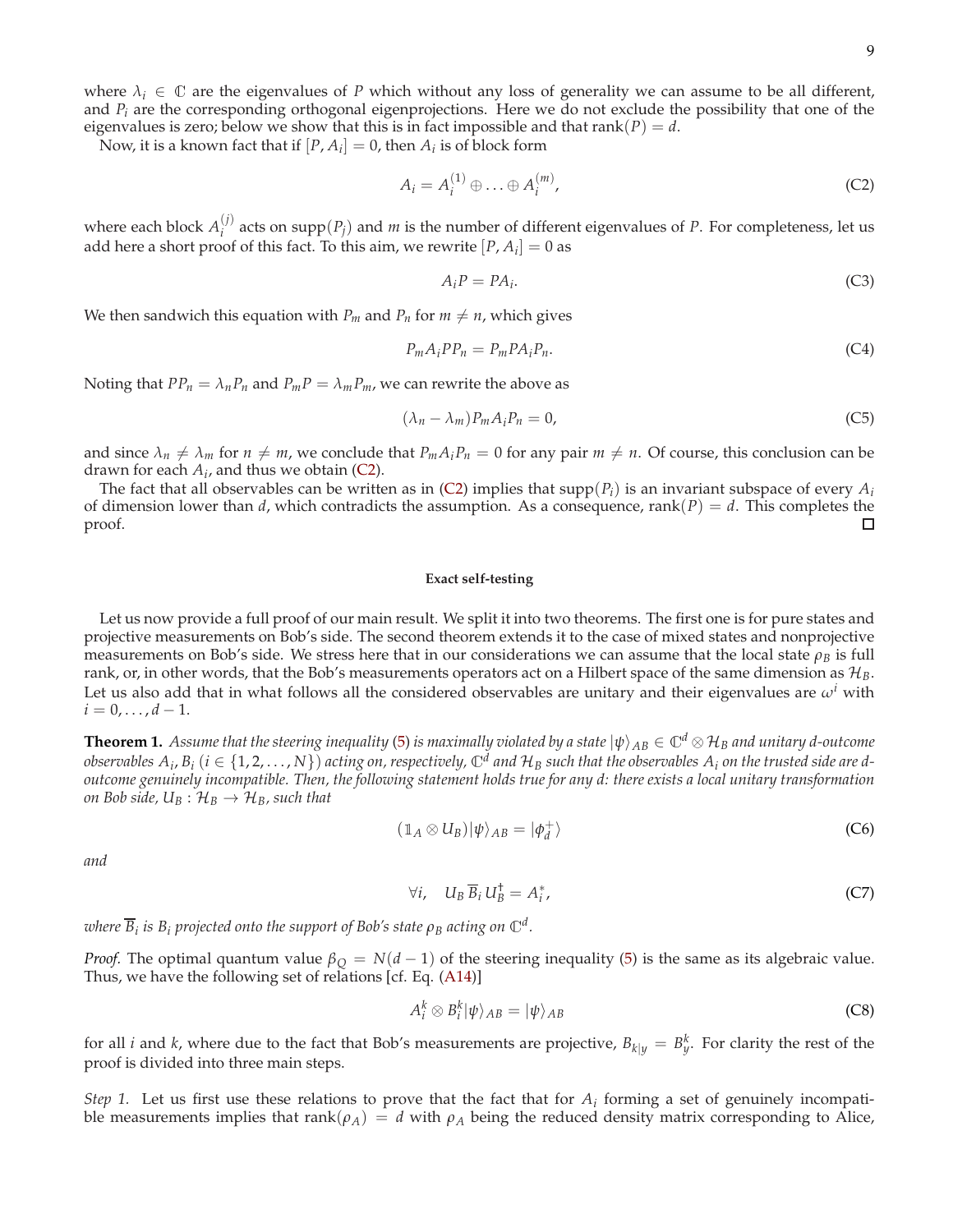$\rho_A = \text{Tr}_B(|\psi\rangle\langle\psi|_{AB})$ ; in other words, any state maximally violating our inequality for genuinely incompatible measurements must be of maximal local rank. To this end, we assume that  $rank(\rho_A) < d$  and consider [\(A14\)](#page-6-1) for  $k = 1$ when  $B_i$  is projective and  $\rho_{AB}$  is pure, which implies that

$$
\Pi_A A_i \Pi_A \otimes B_i |\psi\rangle_{AB} = |\psi\rangle_{AB},\tag{C9}
$$

where  $\Pi_A$  is the projector onto the support of  $\rho_A$ . Denoting then  $\overline{A}_i \equiv \Pi_A A_i \Pi_A$  and owing to the fact that  $B_i$  are unitary and satisfy  $B_i^d = \mathbb{I}$ , we conclude that  $\overline{A}_i$  are unitary matrices on supp $(\rho_A)$  and satisfy  $\overline{A}_i^d = \Pi_A$ . It is then not difficult to see that since  $A_i$  are unitary, they must be of block form

$$
A_i = \overline{A}_i \oplus A'_i \tag{C10}
$$

for some square unitary matrix  $A'_i$  of dimension  $[d - \text{rank}(\rho_A)] \times [d - \text{rank}(\rho_A)]$ . However, this implies that all the observables *A<sup>i</sup>* have a common invariant subspace of dimension lower *d*, contradicting the assumption that they are genuinely incompatible on  $\mathbb{C}^d$ . As a consequence,  $|\psi\rangle_{AB}$  is of full local rank, or equivalently rank( $\rho_A$ ) = *d* which also means that  $rank(\rho_B) = d$ , where  $\rho_B = \text{Tr}_A(|\psi\rangle\langle\psi|_{AB})$ .

*Step 2.* Using a similar reasoning we now show that Bob's observables all split into a direct sum

<span id="page-9-1"></span>
$$
B_i = \overline{B}_i \oplus E_i, \tag{C11}
$$

where  $\overline{B}_i = \Pi_B B_i \Pi_B$  are  $d \times d$  matrices acting on the support of  $\rho_B$ , whereas  $E_i$  are of unknown dimension and are defined outside supp $(\rho_B)$ ; in particular,  $E_i|\psi\rangle_{AB} = 0$ . Both  $B_i$  and  $E_i$  are unitary and their spectra belong to  $\{1,\ldots,\omega^{d-1}\}.$ 

To prove the above statement, let us first notice that each  $B_i$  can be written in a block form,

$$
B_i = \left(\begin{array}{c} \overline{B}_i & C_i \\ D_i & E_i \end{array}\right),\tag{C12}
$$

where, as before,  $\overline{B}_i = \Pi_B B_i \Pi_B$  and  $E_i = \Pi_B^{\perp} B_i \Pi_B^{\perp}$  where  $\Pi_B$  and  $\Pi_B^{\perp}$  are the projectors onto the support of  $\rho_B$  and its complement in  $\mathcal{H}_B$ , respectively. Let us then go back to Eq. [\(A14\)](#page-6-1) for  $k = 1$  and project it onto the support of  $ρ_B$ , that is,

<span id="page-9-0"></span>
$$
A_i \otimes \Pi_B B_i \Pi_B |\psi\rangle_{AB} \equiv A_i \otimes \overline{B}_i |\psi\rangle_{AB} = |\psi\rangle_{AB}.
$$
 (C13)

By applying  $A_i^{\dagger} \otimes \overline{B}_i^{\dagger}$ <sup>†</sup> to this identity and using the fact that  $A_i$  are unitary, we conclude that  $\overline{B}_i^{\dagger} \overline{B}_i = \mathbb{1}_d$ . In a fully analogous way we obtain from Eq. [\(A14\)](#page-6-1) for  $k = d-1$  that  $\overline{B}_i\overline{B}_i^{\dagger} = \mathbb{1}_d$  and thus all  $\overline{B}_i$  are unitary. On the other hand, by applying  $A_i \otimes \overline{B}_i$  to Eq. [\(C13\)](#page-9-0) *d* − 1 times, we obtain that  $\overline{B}_i^d = \mathbb{1}_d$  and thus their spectra belong to  $\{1, \ldots, \omega^{d-1}\}.$ 

It is then direct to see that since both  $B_i$  and  $\overline{B}_i$  are unitary on the respective Hilbert spaces, the off-diagonal blocks in Eq. [\(C13\)](#page-9-0) must vanish,  $C_i = D_i = 0$ , leading to the desired block form [\(C11\)](#page-9-1). This finally implies that  $E_i$  must also be unitary and their eigenvalues are powers of *ω*.

*Step 3.* Let us then consider the Schmidt decomposition of  $|\psi_{AB}\rangle$ ,

<span id="page-9-2"></span>
$$
|\psi\rangle_{AB} = \sum_{i=0}^{d-1} \lambda_i |e_i\rangle |f_i\rangle, \tag{C14}
$$

where due to the fact that  $rank(\rho_A) = d$ , the Schmidt coefficient  $\lambda_i$  ( $i = 0, ..., d-1$ ) are all positive and satisfy  $\sum_i \lambda_i^2 = 1$ . Moreover, the local vectors  $|e_i\rangle$  and  $|f_i\rangle$  form orthonormal bases in  $\mathbb{C}^d$  and  $\mathcal{H}_B$ , respectively.

We can now make a few manipulations with [\(C14\)](#page-9-2). First, we observe that there exists a unitary  $U_B$  such that  $|f_i\rangle = U_B|e_i^*\rangle$  for every *i*, where the asterisk denotes complex conjugation in the standard basis; thus

<span id="page-9-3"></span>
$$
|\psi\rangle_{AB} = (P_A \otimes U_B) \frac{1}{\sqrt{d}} \sum_{i=0}^{d-1} |e_i\rangle |e_i^*\rangle, \tag{C15}
$$

where  $P_A$  is a matrix diagonal in the  $\{|e_i\rangle\}$  basis with eigenvalues  $\sqrt{d}\lambda_i$ ; recall the fact that  $A_i$  are GI implies that  $P_A$  is full rank, rank( $P_A$ ) = *d*. We finally observe that the state appearing on the right hand side of [\(C15\)](#page-9-3) is the maximally entangled state [\(A13\)](#page-6-2); consequently

<span id="page-9-4"></span>
$$
|\psi\rangle_{AB} = (P_A \otimes U_B)|\phi_d^+\rangle. \tag{C16}
$$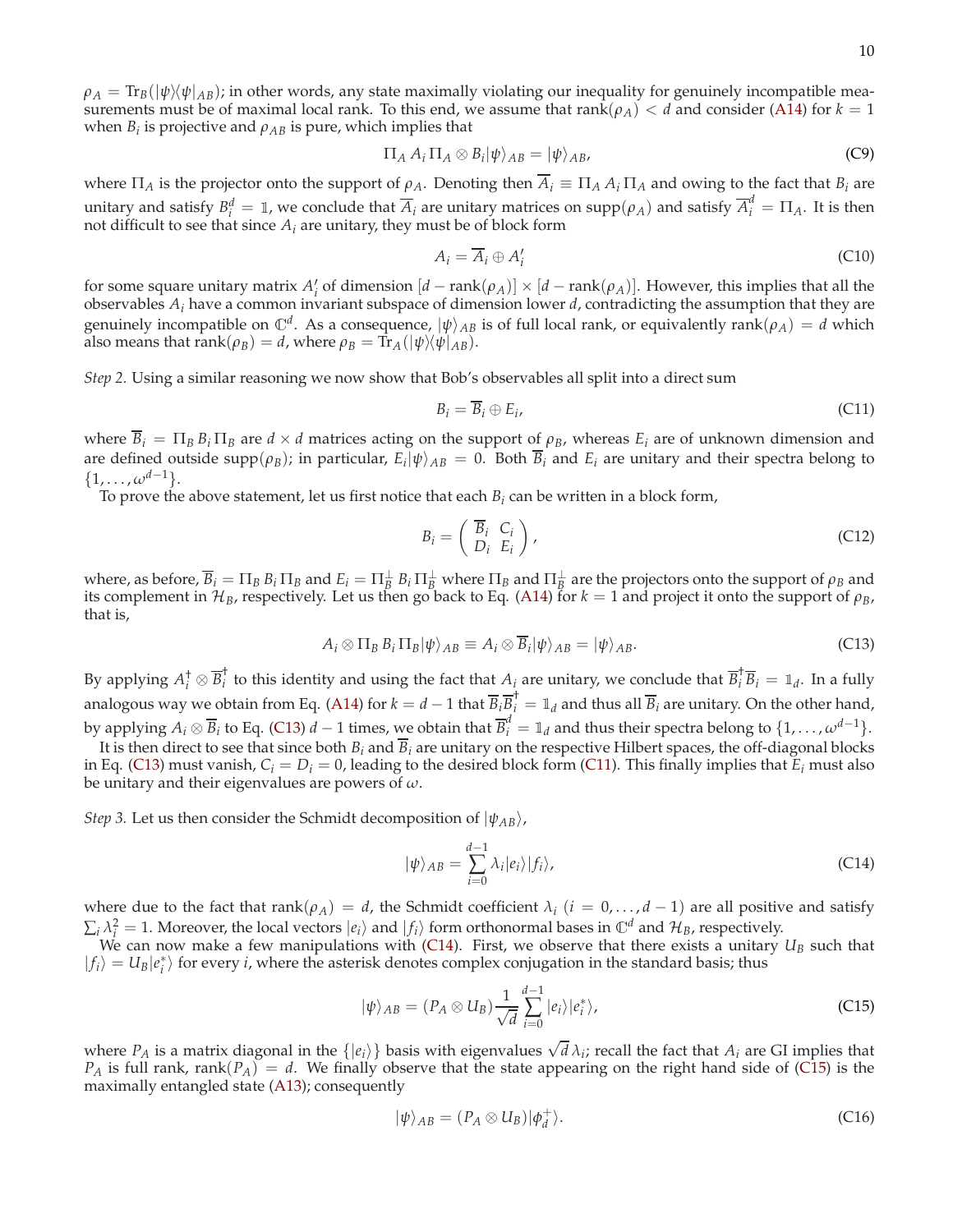Now, combining Eqs. [\(C16\)](#page-9-4) and [\(C8\)](#page-8-2) for  $k = 1$ , we obtain

$$
(A_i P_A \otimes \widetilde{B}_i) |\phi_d^+\rangle = (P_A \otimes \mathbb{1}_B) |\phi_d^+\rangle,\tag{C17}
$$

where  $\widetilde{B}_i=U_B\,\overline{B}_i\,U_B^\dagger$ . Using then the fact that  $R\otimes Q|\phi_d^+\rangle=RQ^T\otimes\mathbb{1}|\phi_d^+\rangle$  holds for any two  $d\times d$  matrices  $R$  and  $Q$ , and omitting the state  $|\phi_d^+\rangle$ , we obtain a set of matrix equation

<span id="page-10-0"></span>
$$
A_i P_A \widetilde{B}_i^T = P_A. \tag{C18}
$$

Let us then consider the Hermitian conjugation of the above equation

<span id="page-10-1"></span>
$$
\widetilde{B}_i^* P_A A_i^\dagger = P_A,\tag{C19}
$$

where we used the fact that  $P_A$  is self-adjoint. After multiplying Eq. [\(C18\)](#page-10-0) by Eq. [\(C19\)](#page-10-1) and using the fact that  $B_i$  are unitary, which implies that  $\widetilde{B}_i^T \widetilde{B}_i^* = (\widetilde{B}_i^{\dagger} \widetilde{B}_i)^* = \mathbb{1}_d$ , we arrive at

$$
A_i P_A^2 A_i^\dagger = P_A^2. \tag{C20}
$$

Since  $A_i$  are unitary, the above implies a simple condition for the matrix  $P_A$ ,  $[A_i, P_A^2] = 0$ , which due to the fact that  $P_A \geq 0$  is equivalent to

$$
[A_i, P_A] = 0 \tag{C21}
$$

for all *i*. Owing to the facts that  $P_A \geq 0$  and that  $A_i$  are genuinely incompatible, the above lemma tell us that  $P_A$  is proportional to identity, proving Eq. [\(C6\)](#page-8-3). Then, plugging this particular form of *P<sup>A</sup>* into Eq. [\(C18\)](#page-10-0) we obtain [\(C7\)](#page-8-4), which completes the proof.

Let us now extend our self-testing statement to the case when the state shared by Alice and Bob is mixed which might for instance represent a cryptographic scenario with a malicious eavesdropper who keeps the purification  $|\psi_{ABE}\rangle$  of  $\rho_{AB}$ . Moreover, we do not assume Bob's measurements to be projective.

 ${\bf Theorem~2.}$  Assume that for a given set of GI unitary observables  $A_i$  obeying  $A_i^d=\mathbb{1}_d$ , the steering inequality [\(5\)](#page-1-1) is maximally *violated by a state <sup>ρ</sup>AB acting on* <sup>C</sup>*<sup>d</sup>* ⊗ H*<sup>B</sup> and measurements B<sup>i</sup> . Then, the following statements hold true for any d: (i) Bob's measurements are projective, that is, all operators Bk*|*<sup>y</sup> are unitary such that B<sup>d</sup> <sup>k</sup>*|*<sup>y</sup>* <sup>=</sup> <sup>1</sup>*, (ii) Bob's Hilbert space decomposes as*  $\mathcal{H}_B=(\mathbb{C}^d)_{B'}\otimes\mathcal{H}_{B''}$ , and (iii) there exists a local unitary transformation on Bob side,  $U_B:\mathcal{H}_B\to\mathcal{H}_B$ , such that

<span id="page-10-2"></span>
$$
(\mathbb{1}_A \otimes U_B)\rho_{AB}(\mathbb{1}_A \otimes U_B^{\dagger}) = |\phi_d^+\rangle\langle\phi_d^+|_{AB'} \otimes \rho_{B''}.
$$
 (C22)

*and*

<span id="page-10-3"></span>
$$
\forall i, \quad U_B B_i U_B^{\dagger} = A_i^* \otimes \mathbb{1}_{B''}, \tag{C23}
$$

*where B*′′ *denotes Bob's auxiliary system.*

*Proof.* The departure point of the proof is the fact, already mentioned in Appendix [A,](#page-5-4) that if for a given set of  $\delta$  *observables*  $A_i$ *, our steering inequality is maximally violated by*  $\rho_{AB}$  *and*  $B_{k|y}$ *, then* 

<span id="page-10-4"></span>
$$
(A_i^k \otimes B_{k|i})\,\rho_{AB} = \rho_{AB} \tag{C24}
$$

for every *i* and *k*.

*Step 1.* We begin by showing that Bob's measurements maximally violating our inequality are projective. Applying  $A_i^{-k} \otimes B_{-k|i}$  to the above and exploiting the fact that  $A_i^{-k} = (A_i^k)^{\dagger}$  and  $B_{-k|i} = B_{k|i'}^{\dagger}$  and using the fact that  $A_i$  are unitary, we arrive at

$$
(\mathbb{1}_A \otimes B_{k|i}^\dagger B_{k|i})\,\rho_{AB} = \rho_{AB},\tag{C25}
$$

which directly implies that

$$
B_{k|i}^{\dagger} B_{k|i} = \mathbb{1}_B, \tag{C26}
$$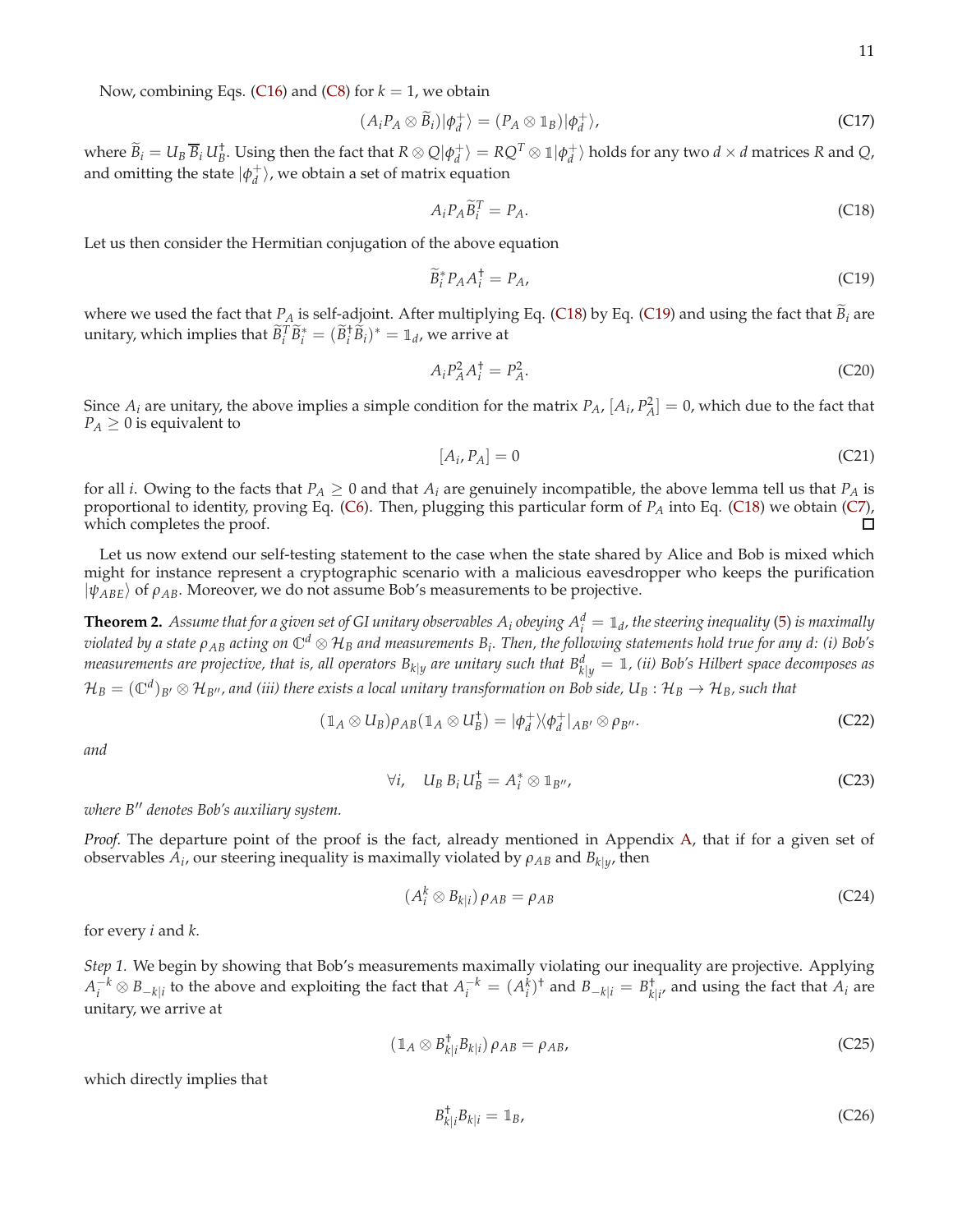where  $\mathbb{1}_B$  is the identity on  $\mathcal{H}_B$ . This implies that  $B_{k|i}$  are unitary for any choice of *i* and *k*, which through Eq. [\(A6\)](#page-5-5) means that all *<sup>N</sup>b*|*<sup>y</sup>* are orthogonal projections, and thus Bob's measurements are projective. In what follows we substitute  $B_{k|i} = B_i^k$ .

*Step 2.* Let us now move on to proving the main result and consider a decomposition of  $\rho_{AB}$  maximally violating our inequality into pure states

<span id="page-11-0"></span>
$$
\rho_{AB} = \sum_{s=1}^{K} p_s |\psi_s\rangle\langle\psi_s|_{AB},\tag{C27}
$$

where  $p_s \geq 0$  are such that  $\sum_s p_s = 1$  and *K* is some positive integer. Clearly, we can assume that all  $|\psi_s\rangle$  are linearly independent. In fact, with no loss of generality we can assume that the above is the eigendecomposition of  $\rho_{AB}$ , meaning that  $|\psi_s\rangle$  are pairwise orthogonal, i.e.,  $\langle \psi_s | \psi_{s'} \rangle = \delta_{ss'}$ .

Now, the fact that *ρAB* achieves the maximal quantum value of our inequality implies that each pure state in the decomposition [\(C27\)](#page-11-0) achieves it too, and therefore any  $|\psi_s\rangle_{AB}$  satisfies the following conditions

<span id="page-11-2"></span>
$$
(A_i^k \otimes B_i^k)|\psi_s\rangle_{AB} = |\psi_s\rangle_{AB} \tag{C28}
$$

for any *i* and *k*. It follows from Theorem [1](#page-8-0) that for any state satisfying such equations for genuinely incompatible observables  $A_i$  there exists a unitary  $U_B^s$  such that

<span id="page-11-1"></span>
$$
(\mathbb{1} \otimes U_B^s)|\psi_s\rangle_{AB} = |\phi_+^d\rangle. \tag{C29}
$$

It is worth stressing here that the unitary operations  $U_B^s$  might be different for different  $|\psi_s\rangle_{AB}$ .

For further benefits we rewrite the above as

<span id="page-11-3"></span>
$$
|\psi_s\rangle_{AB} = [1 \otimes (U^s_B)^{\dagger}]|\phi^d_+\rangle = \frac{1}{\sqrt{d}}\sum_i |i\rangle|f^s_i\rangle,\tag{C30}
$$

where the vectors  $|f_i^s\rangle = (U_B^s)^{\dagger} |i\rangle$  form an orthonormal basis for any *s*. Moreover,

$$
U_B^s \overline{B}_i^{(s)} \left( U_B^s \right)^{\dagger} = A_i^*,\tag{C31}
$$

where  $\overline{B}^s_i$  denote Bob's observables  $B_i$  projected onto the local supports of  $|\psi_s\rangle_{AB}$ , that is,

$$
\overline{B}_i^{(s)} = \Pi_B^s \, B_i \, \Pi_B^s \tag{C32}
$$

where  $\Pi_B^s$  denotes the projector onto the support of  $\rho_B^s = \text{Tr}_A[|\psi_s\rangle\langle\psi_s|_{AB}]$ ,

$$
\text{supp}(\rho_B^s) \equiv V_s = \text{span}\{|f_0^s\rangle, \dots, |f_{d-1}^s\rangle\} \subset \mathcal{H}_B. \tag{C33}
$$

It is important to notice that as shown in the proof of Theorem [1,](#page-8-0) the  $d \times d$  matrices  $\overline{B}_i^{(s)}$  $i_j^{(s)}$  are unitary and their spectrum belongs to the set  $\{1, \omega, \ldots, \omega^{d-1}\}$ . Moreover, from each such subspace Bob's observables  $B_i$  decompose as (see the proof of Theorem [1\)](#page-8-0)

<span id="page-11-4"></span>
$$
B_i = \overline{B}_i^{(s)} \oplus E_i^{(s)},\tag{C34}
$$

where  $E_i^{(s)}$  $i_j$  is a unitary operator too that acts on the complement of  $V_s$  in  $\mathcal{H}_B$ .

Our aim now is to prove that all the local subspaces  $V_s$  corresponding to the pure states  $|\psi_s\rangle_{AB}$  are mutually orthogonal. To this end, let us focus on the first two vectors  $|\psi_1\rangle_{AB}$  and  $|\psi_2\rangle_{AB}$  from the decomposition [\(C27\)](#page-11-0) and the corresponding subspaces  $V_1$  and  $V_2$ . It will be very convenient for us to represent the maximally entangled state  $|\phi_{+}^{d}\rangle$  in Eq. [\(C29\)](#page-11-1) in the eigenbasis of one of Alice's observables, say *A*<sub>0</sub>. Equivalently, due to the facts that  $|\phi_{+}^{d}\rangle$  is invariant under the action of  $U \otimes U^*$  for any unitary  $U$  and that  $U$  can be included on Bob's observables, without any loss of generality we can simply assume that the computational basis  $\{|i\rangle\}$  is an eigenbasis of  $A_0$ , that is,

$$
A_0|i\rangle = \omega^i|i\rangle \qquad (i = 0, \dots, d - 1). \tag{C35}
$$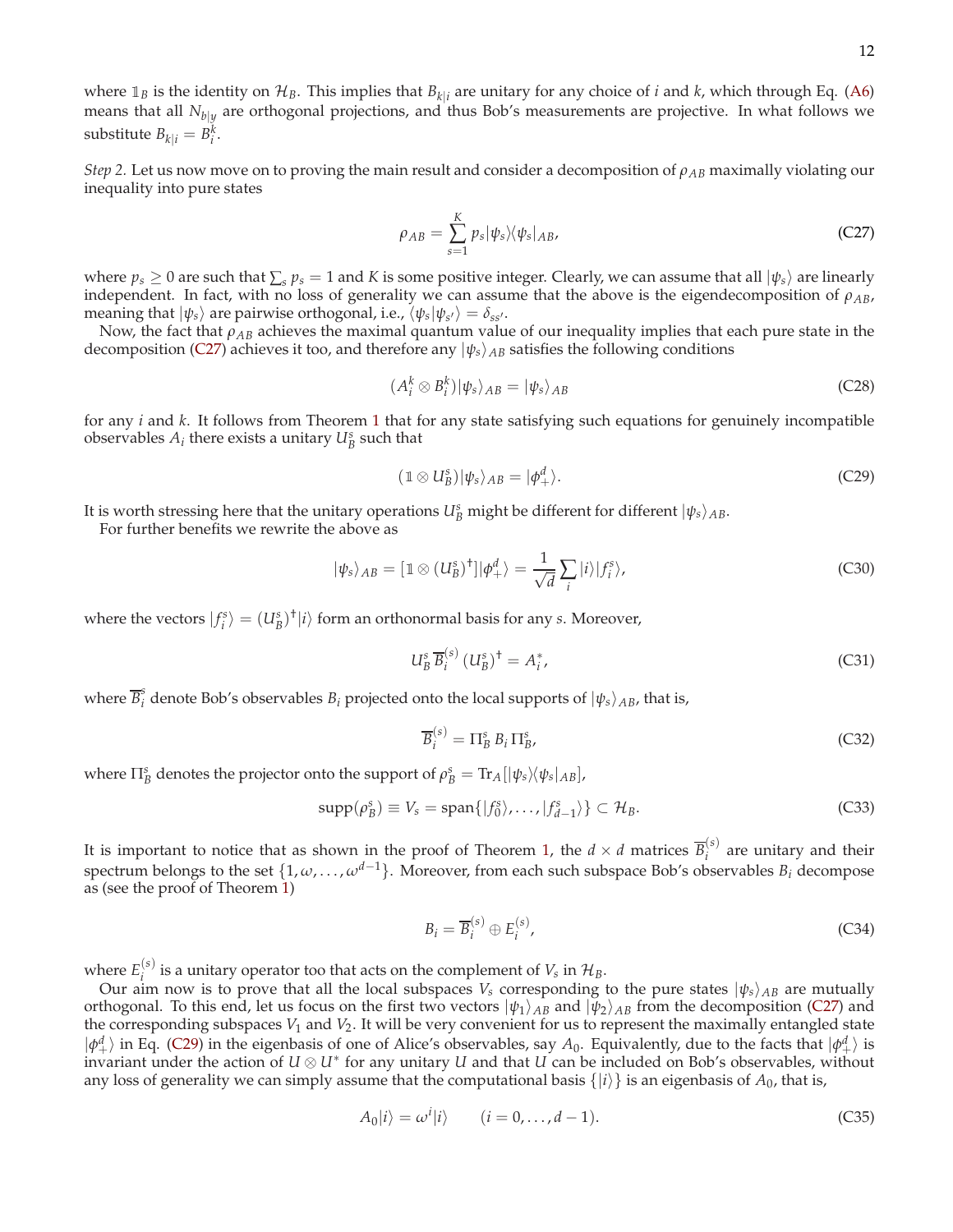By applying this fact to Eq. [\(C28\)](#page-11-2) we see that both local bases  $\{|f_i^1\rangle\}$  and  $\{|f_i^2\rangle\}$  are in fact the eigenbases of  $B_0$ , that is

$$
B_0|f_i^s\rangle = \omega^{-i}|f_i^s\rangle \qquad (s = 1, 2). \tag{C36}
$$

This imposes certain orthogonality relations between vectors from both bases. Namely, due to the fact that  $B_0$  is unitary, vectors that correspond to its different eigenvalues must be orthogonal, that is,

<span id="page-12-0"></span>
$$
\langle f_i^1 | f_j^2 \rangle = 0 \qquad (i \neq j). \tag{C37}
$$

Thus, to prove that  $V_1 \perp V_2$  it's enough to show that the above orthogonality holds true also when  $s = t$ . In order to do so, we can always decompose

<span id="page-12-1"></span>
$$
|f_i^2\rangle = \alpha_i|f_i^1\rangle + \beta_i|g_i\rangle,\tag{C38}
$$

where  $\alpha_i, \beta_i \in \mathbb{C}$  and  $|\alpha_i|^2 + |\beta_i|^2 = 1$  and  $|g_i\rangle$  is a normalized vector such that  $\langle f_i^1 | g_i \rangle = 0$  for any *i*. Using then the orthogonality relations [\(C37\)](#page-12-0) and the fact that  $|f_i^1\rangle$  form an orthonormal set, it is not difficult to see from Eq. [\(C38\)](#page-12-1) that

<span id="page-12-4"></span>
$$
\beta_i \langle f_j^1 | g_i \rangle = 0 \qquad (i, j = 0, \dots, d-1). \tag{C39}
$$

This means that either  $\beta_i = 0$  or the vectors  $|g_i\rangle$  for which  $\beta_i \neq 0$  are orthogonal to the whole subspace  $V_1$ .

Let us now go back to the conditions [\(C28\)](#page-11-2) which for  $k = 1$  can be rewritten as

$$
(\mathbb{1}_A \otimes B_i)|\psi_s\rangle_{AB} = (A_i^{\dagger} \otimes \mathbb{1}_B)|\psi_s\rangle_{AB}.
$$
 (C40)

Using then the Schmidt decompositions of  $|\psi_s\rangle_{AB}$  given in Eq. [\(C30\)](#page-11-3), the above gives

$$
\sum_{k=0}^{d-1} |k\rangle \otimes (B_i|f_k^s\rangle) = \sum_{k=0}^{d-1} (A_i^{\dagger}|k\rangle) \otimes |f_k^s\rangle,
$$
 (C41)

which directly implies a set of vector equations that for the two considered vectors  $|\psi_1\rangle_{AB}$  and  $|\psi_2\rangle_{AB}$  we state explicitly as

<span id="page-12-3"></span>
$$
B_i|f_k^1\rangle = \sum_{m=0}^{d-1} \langle k|A_i^{\dagger}|m\rangle |f_m^1\rangle
$$
 (C42)

and

<span id="page-12-2"></span>
$$
B_i|f_k^2\rangle = \sum_{m=0}^{d-1} \langle k|A_i^{\dagger}|m\rangle |f_m^2\rangle, \tag{C43}
$$

where  $k = 0, \ldots, d - 1$ . We then use the decomposition [\(C38\)](#page-12-1) in [\(C43\)](#page-12-2), which leads us to

$$
\alpha_k B_i |f_k^1\rangle + \beta_k B_i |g_k\rangle = \sum_{m=0}^{d-1} \alpha_m \langle k|A_i^{\dagger}|m\rangle |f_m^1\rangle + \sum_{m=0}^{d-1} \beta_m \langle k|A_i^{\dagger}|m\rangle |g_m\rangle.
$$
 (C44)

Using then Eq. [\(C42\)](#page-12-3) for  $B_i | f_i^1 \rangle$  and after some simple manipulations, the above gives

$$
\sum_{m=0}^{d-1} (\alpha_k - \alpha_m) \langle k | A_i^{\dagger} | m \rangle | f_m^1 \rangle = \sum_{m=0}^{d-1} \beta_m \langle k | A_i^{\dagger} | m \rangle | g_m \rangle - \beta_k B_i | g_k \rangle.
$$
 (C45)

If we sandwich the above equation with  $\langle f_n^1 |$  we obtain

$$
(\alpha_k - \alpha_n) \langle k | A_i^{\dagger} | n \rangle = -\beta_k \langle f_n^1 | B_i | g_k \rangle, \tag{C46}
$$

where we used the fact that  $|f_n^1\rangle \perp |g_i\rangle$  for any pair *n*, *i* (see above for explanation). Using finally Eq. [\(C39\)](#page-12-4) together with the fact that  $B_i$  decompose into blocks given in Eq. [\(C34\)](#page-11-4), meaning that they act invariantly on the subspace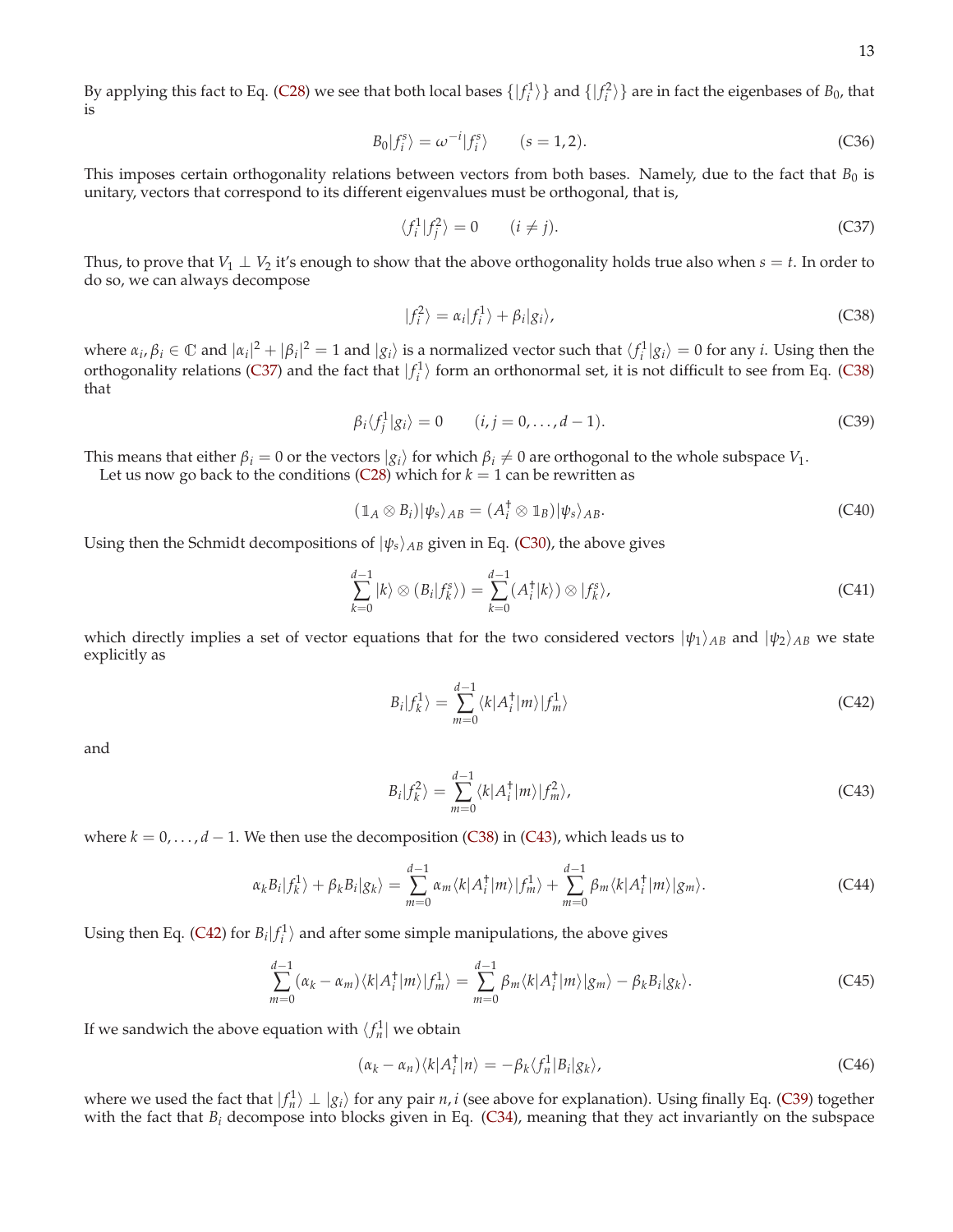$$
(\alpha_k - \alpha_n) \langle k | A_i^{\dagger} | n \rangle = 0 \qquad (k, n = 0, \dots, d - 1). \tag{C47}
$$

The key observation now is that the above system of equations is satisfied if, and only if the diagonal matrix  $Q =$  $diag[\alpha_0, \ldots, \alpha_{d-1}]$  commutes with every  $A_i$ , that is,

$$
[A_i^{\dagger}, Q] = 0 \tag{C48}
$$

for any *i*. However, as proven in Lemma [1](#page-7-0) this is possible for genuinely incompatible observables *A<sup>i</sup>* iff *Q* is proportional to the identity  $\mathbb{1}_d$ . This means that all  $\alpha_i$  are equal; let us then denote  $\alpha_i = \alpha$  for some  $\alpha \in \mathbb{C}$ .

The final step is to use the fact that the vectors  $|\psi_1\rangle_{AB}$  and  $|\psi_2\rangle_{AB}$  are orthogonal which together with Eq. [\(C37\)](#page-12-0) gives

$$
0 = \langle \psi_1 | \psi_2 \rangle = \frac{1}{d} \sum_k \langle f_k^1 | f_k^2 \rangle = \frac{1}{d} \sum_k \alpha_k = \alpha,
$$
 (C49)

and so  $\alpha_i = \alpha = 0$  for every *i*. If we plug this back to Eq. [\(C38\)](#page-12-1) we see that  $|f_i^2\rangle = \beta_i |g_i\rangle$  for some complex phase *β*<sup>*i*</sup>. However, as already said  $|g_i\rangle$  is orthogonal to  $|f_i^1\rangle$  and hence  $\langle f_i^2|f_i^1\rangle = 0$ , which together with [\(C37\)](#page-12-0) implies finally that the subspaces  $V_1$  and  $V_2$  are orthogonal. Clearly, we can apply the same argumentation to every pair of subspaces *V<sup>j</sup>* and *V<sup>k</sup>* , which allows us to conclude that they are all mutually orthogonal.

*Step 3.* We are now ready to prove Eqs. [\(9\)](#page-2-5) and [\(C22\)](#page-10-2). Indeed, the fact that the local supports  $V_s$  are mutually orthogonal implies that Bob's Hilbert space admits the following decomposition

$$
\mathcal{H}_B = V_1 \oplus V_2 \oplus \ldots \oplus V_K, \tag{C50}
$$

which given that dim  $V_s = d$ , means in particular that  $\mathcal{H}_B = (\mathbb{C}^d)_{B'} \otimes \mathcal{H}_{B''}$  for some Hilbert space  $\mathcal{H}_{B''}$ . Moreover, the fact that the vectors  $|f_i^s\rangle$  span orthogonal subspaces for different *s*, implies that there exists a unitary operation  $U_B: \mathcal{H}_B \to \mathcal{H}_B$  such that

$$
U_B|f_i^s\rangle = |i\rangle_{B'} \otimes |s\rangle_{B''}
$$
 (C51)

with  $i = 0, ..., d - 1$  and  $s = 1, ..., K$ . Thus,

$$
(\mathbb{1}_A \otimes U_B)|\psi_s\rangle_{AB} = |\phi_+^d\rangle_{AB'} \otimes |s\rangle_{B''}
$$
 (C52)

for every *s*, and therefore taking into account the decomposition [\(C27\)](#page-11-0) we finally have

<span id="page-13-0"></span>
$$
(\mathbb{1}_A \otimes U_B)\rho_{AB}(\mathbb{1}_A \otimes U_B^{\dagger}) = |\phi_+^d\rangle\langle\phi_+^d| \otimes \rho_{B''},
$$
\n(C53)

where  $\rho_{B''} = \sum_{s} p_s |s\rangle\langle s|_{B''}$ . This is precisely Eq. [\(C22\)](#page-10-2) we wanted to prove.

Having Eq. [\(C53\)](#page-13-0) we can finally establish Eq. [\(C23\)](#page-10-3). To this end, we notice that since  $\mathcal{H}_B = (\mathbb{C}^d)_{B'} \otimes \mathcal{H}_{B''}$ , we can  $U_B B_i U_B^{\dagger}$  in the following block form

<span id="page-13-1"></span>
$$
U_B B_i U_B^{\dagger} = \sum_{s,t=1}^{K} B_{s,t}^i \otimes |s\rangle\langle t|_{B''},
$$
\n(C54)

where  $B_{s,t}^i$  are  $d \times d$  blocks acting on  $(\mathbb{C}^d)_{B'}$ , whereas  $|s\rangle$  is the standard basis of  $\mathcal{H}_{B''}$  and simultaneously the eigenbasis of  $\rho_{B''}$ . Plugging Eqs. [\(C53\)](#page-13-0) and [\(C54\)](#page-13-1) into Eq. [\(C24\)](#page-10-4) for  $k = 1$ , we obtain the following matrix equation

<span id="page-13-2"></span>
$$
\sum_{s,t} (A_i \otimes B_{s,t}^i) |\psi_+^d \rangle \langle \psi_+^d| \otimes p_t |s \rangle \langle t |_{B''} = |\psi_+^d \rangle \langle \psi_+^d| \otimes \sum_s p_s |s \rangle \langle s |_{B''}.
$$
 (C55)

The off-diagonal terms on *B*<sup>*''*</sup> subsystem imply  $(A_i \otimes B_{s,t}^i)|\psi_+^d\rangle = 0$ , which, given that  $A_i$  are unitary, directly give  $B_{s,t}^i = 0$  for  $s \neq t$ . Then, the diagonal terms of [\(C55\)](#page-13-2) lead us to

$$
(A_i \otimes B_{s,s}^i)|\psi_+^d\rangle = |\psi_+^d\rangle,\tag{C56}
$$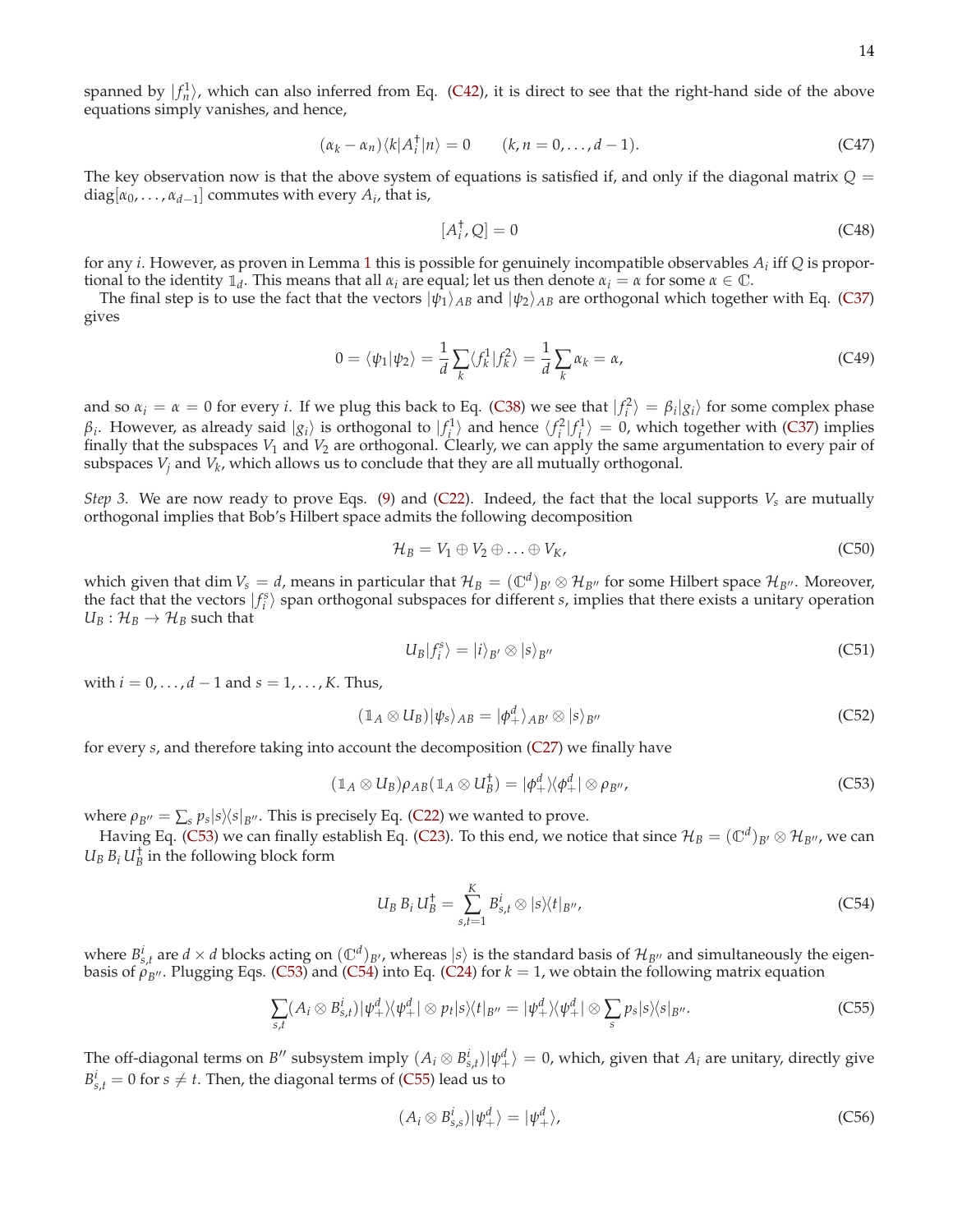which by virtue of  $R \otimes Q | \phi_d^+ \rangle = R Q^T \otimes \mathbb{1} | \phi_d^+ \rangle$ , which holds true for any two matrices  $R$  and  $Q$ , is equivalent to  $B_{s,s}^i = A_i^*$ . Substituting this back to Eq. [\(C54\)](#page-13-1) one obtains

$$
U_B B_i U_B^{\dagger} = \sum_{s=1}^{K} A_i^* \otimes |s\rangle\langle s|_{B''} = A_i^* \otimes \mathbb{1}_{B''},
$$
 (C57)

which is exactly Eq. [\(C23\)](#page-10-3). This completes the proof.

Now, we move on to prove that any set of observables whose eigenvectors form mutually unbiased bases are genuinely incompatible.

# **Lemma 2.** *Any two d-outcome observables whose eigenbases are mutually unbiased are genuinely incompatible.*

*Proof.* The proof is by contradiction. Let us begin by taking two *d*−dimensional mutually unbiased bases denoted by,  $\{|s_i\rangle\}$  and  $\{|t_j\rangle\}$  such that  $|\langle s_i|t_j\rangle|^2 = 1/d$  for all  $i, j \in \{0, 1, ..., d-1\}$ . Let us then construct observables from these bases,

$$
A_1 = \sum_{i=0}^{d-1} \omega^{f(i)} |s_i\rangle\langle s_i|, \qquad A_2 = \sum_{i=0}^{d-1} \omega^{g(i)} |t_i\rangle\langle t_i|,\tag{C58}
$$

where *f* and *g* are some permutations of the *d*-element set  $\{0, \ldots, d-1\}$ , and assume that they share a common invariant subspace  $V \subsetneq \mathbb{C}^d$  such that dim  $V < d$ . This means that both can be written as  $A_i = A'_i \oplus A''_i$ , where  $A'_i$ acts on *V*, whereas  $A''_i$  on its complement in  $\mathbb{C}^d$ . Then,  $A_1$  has eigenvectors that are orthogonal to eigenvectors of *A*2, which contradicts that the eigenvectors of *A*<sup>1</sup> and *A*<sup>2</sup> are mutually unbiased. □

### **Examplary set of genuinely incompatible observables which are not pairwise genuinely incompatible**

For a note, we construct a set of genuinely incompatible measurements for  $d = 4$  which are not pairwise genuinely incompatible. For this, we would require the underlying lemma.

<span id="page-14-0"></span>**Lemma 3.** *Two invertible and diagonalizable matrices T and T*′ *of dimension D, share a common non-trivial invariant subspace of dimension d* < *D iff there exist d eigenvectors of T*′ *which can be written as a linear combination of d eigenvectors of T.*

*Proof.* Let us first recall that any non-trivial invariant subspace of a matrix *T* is spanned by its eigenvectors which implies that if *V<sup>d</sup>* is a *d*−dimensional common invariant subspace of *T* and *T* ′ , then *V<sup>d</sup>* is spanned by *d* eigenvectors of *T* as well as *d* eigenvectors of *T'*. Since, eigenvectors of any matrix are linearly independent, this implies that there exist *d* eigenvectors of *T* ′ which can be written as linear combinations of *d* eigenvectors of *T*.

Also, if *d* eigenvectors of *T'*, denoted by  $\{|e'_i\rangle\}|_{i=1,\dots,d}$  can be written as a linear combination of *d* eigenvectors of *T*, denoted by  $\{|e_i\rangle\}|_{i=1,\dots,d}$ , then there exist a common invariant subspace  $V_d$  of *T* and *T'* which is spanned by  $\{|e'_{i}\rangle\}|_{i=1,\dots,d}$ . This completes the proof.  $\Box$ 

The example is stated below.

$$
A_1 = \frac{1}{2} \begin{pmatrix} 1+i & 1-i & 0 & 0 \\ 1-i & 1+i & 0 & 0 \\ 0 & 0 & -2 & 0 \\ 0 & 0 & 0 & -2i \end{pmatrix}, \quad A_2 = \frac{1}{2} \begin{pmatrix} 2 & 0 & 0 & 0 \\ 0 & -1+i & 1+i & 0 \\ 0 & 1+i & -1+i & 0 \\ 0 & 0 & 0 & -2i \end{pmatrix}, \quad A_3 = \frac{1}{2} \begin{pmatrix} 2 & 0 & 0 & 0 \\ 0 & 2i & 0 & 0 \\ 0 & 0 & -1-i & i-1 \\ 0 & 0 & i-1 & -1-i \end{pmatrix}
$$
(C59)

As discussed before, any non-trivial invariant subspace of a matrix *T* is spanned by its eigenvectors of *T*. Using this fact, any non-trivial invariant subspace of *A*<sub>1</sub> is spanned by the vectors  $\{|+_{01}\rangle, |-_{01}\rangle, |2\rangle, |3\rangle\}$ , any non-trivial invariant subspace of  $A_2$  is spanned by the vectors  $\{|0\rangle, |+_12\rangle, |-_12\rangle, |3\rangle\}$  and any non-trivial invariant subspace of *A*<sub>3</sub> is spanned by the vectors  $\{|0\rangle, |1\rangle, |+23\rangle, |-23\rangle\}$  where  $|\pm_{ij}\rangle = (|i\rangle \pm |j\rangle)/\sqrt{2}$ .

Using Lemma [3,](#page-14-0) we can conclude that *A*<sup>1</sup> and *A*<sup>3</sup> have two common nontrivial invariant subspaces, spanned by  $\{|0\rangle, |1\rangle\}$  and  $\{|2\rangle, |3\rangle\}$ . However, these two are not invariant subspaces of  $A_2$  because it is not possible to represent an arbitrary vector from those subspaces as linear combinations of two of the eigenvectors of *A*2. Thus, we can conclude that there is no common invariant subspace shared between *A*<sup>1</sup> , *A*<sup>2</sup> and *A*3.

 $\Box$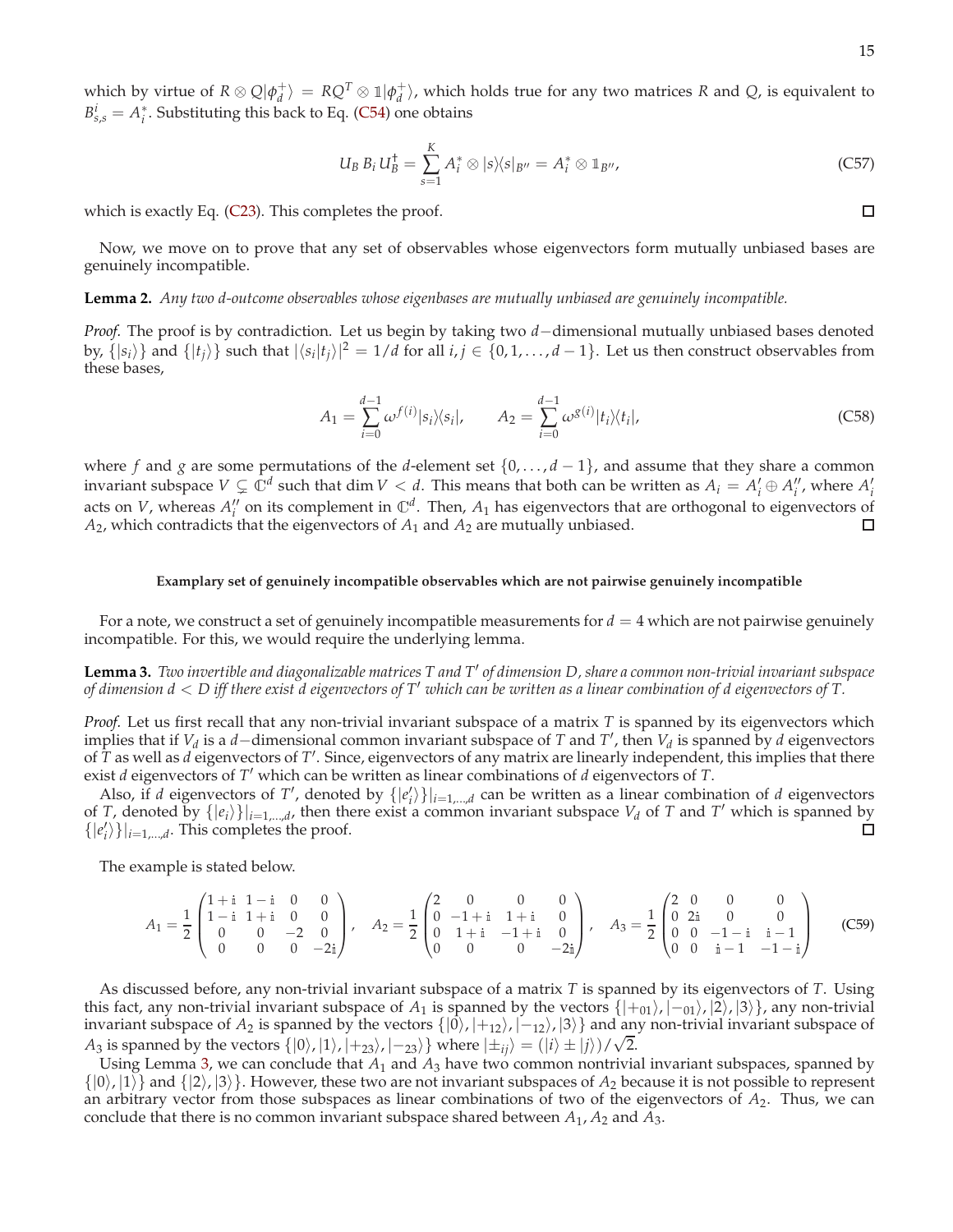## **Robust self-testing**

Finally, we prove that for some particular choice of Alice's observables our self-testing statements are robust. However, for simplicity we assume here that the underlying state is pure and Bob's observables are projective.

**Theorem 3.** Consider a pair of genuinely d–outcome incompatible observables  $A_1 = X_d Z_d^l$  with  $l = 0, \ldots, d-1$  and *A*<sup>2</sup> = *Z<sup>d</sup> , and assume that the following steering inequality*

<span id="page-15-0"></span>
$$
\sum_{i=1}^{2} \sum_{k=1}^{d-1} \left\langle A_i^k \otimes B_i^k \right\rangle_{|\psi\rangle} \ge 2(d-1) - \varepsilon
$$
\n(C60)

 $i$ *s violated*  $\epsilon$ *-close to the maximal violation by a state*  $|\psi\rangle\in\mathcal{H}_A\otimes\mathcal{H}_B$  *and observables*  $B_i$  $(i=1,2)$  *acting on*  $\mathcal{H}_B$ *. Then, for any d*  $\geq$  2 *there exists a unitary operation*  $U_B$  :  $\mathcal{H}_B \rightarrow \mathcal{H}_B$  *such that* 

<span id="page-15-5"></span>
$$
\left\| (1 \otimes U_B)(1 \otimes B_i^k)|\psi\rangle - 1 \otimes (B_i')^k|\phi_d^+\rangle \right\| \leq \sqrt{2\varepsilon} + 2\sqrt{d}\sqrt[4]{2\varepsilon}
$$
 (C61)

*and*

<span id="page-15-6"></span>
$$
\left\| B_i^k - (B_i')^k \right\|_2^2 \le \sqrt{d} \sqrt{2\varepsilon} \left( 1 + 4\sqrt{d} \sqrt{2\varepsilon} \right) \tag{C62}
$$

 $with$   $k = 0, \ldots, d-1$ , where  $B'_i$  are the ideal observables of Bob, i.e.,  $B'_i = A^*_i$ , and  $\|\cdot\|_2$  stands for the Hilbert-Schmidt norm. *Proof.* The first step in proving the above statements is to observe that [\(C60\)](#page-15-0) implies the following set of inequalities

<span id="page-15-1"></span>
$$
\left| \langle \psi | A_i^k \otimes B_i^k | \psi \rangle \right| \ge \text{Re} \left( \langle \psi | A_i^k \otimes B_i^k | \psi \rangle \right) \ge 1 - \varepsilon
$$
 (C63)

for any  $i = 1, 2$  and  $k = 1, ..., d - 1$ .

The second observation we will exploit in our proof is that the shared state  $|\psi\rangle$  can always be written in the basis of  $Z_d$  as

<span id="page-15-4"></span>
$$
|\psi\rangle = \sum_{i=0}^{d-1} \alpha_i |i\rangle |b_i\rangle, \tag{C64}
$$

where  $|b_i\rangle$  are some, not necessarily orthogonal vectors from  $\mathcal{H}_B$ , and  $\alpha_i$  are non-negative numbers satisfying  $\sum_{i=0}^{d-1} \alpha_i^2 = 1.$ 

Let us first exploit Ineq. [\(C63\)](#page-15-1) for  $i = 1$ . Exploiting the fact that  $(X_d Z_d^l)^k | i \rangle = \omega^{kl(i + \frac{k-1}{2})} |i + k\rangle$ , where the addition is mod *d*, we obtain

$$
\sum_{i} \alpha_{i} \alpha_{i+k} \text{Re}\left(\omega^{kl\left(i+\frac{k-1}{2}\right)} \langle b_{i+k} | B_{1}^{k} | b_{i} \rangle \right) \ge 1 - \varepsilon
$$
\n(C65)

which by virtue of the facts that  $Re(z) \le |z|$  for any  $z \in \mathbb{C}$  and that  $\left| \omega^{kl(i+\frac{k-1}{2})} \langle b_{i+k} | B_1^k | b_i \rangle \right|$  $\vert \leq 1$  because  $B_1$  is unitary and  $|b_i\rangle$  are normalized, implies

$$
\sum_{i} \alpha_{i} \alpha_{i+k} \ge 1 - \varepsilon \tag{C66}
$$

for any  $k = 0, \ldots, d - 1$ . By summing the above relation over *k*, one obtains

<span id="page-15-3"></span>
$$
\sum_{i,k=0}^{d-1} \alpha_i \alpha_{i+k} = \left(\sum_{i=0}^{d-1} \alpha_i\right)^2 \ge d(1-\varepsilon)
$$
\n(C67)

which gives

<span id="page-15-2"></span>
$$
\sum_{i=0}^{d-1} \alpha_i \ge \sqrt{d} \sqrt{1 - \varepsilon}.\tag{C68}
$$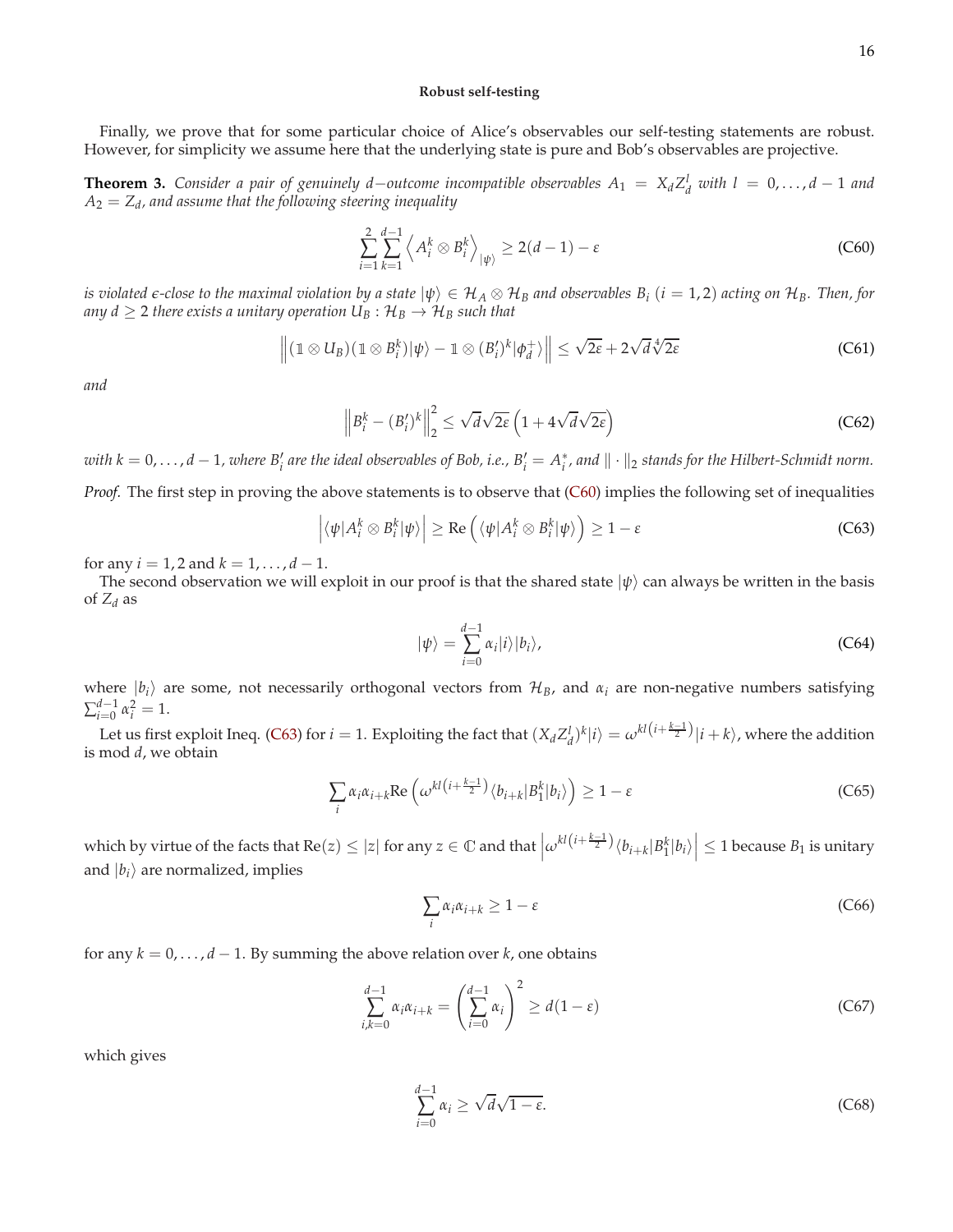We can use this inequality to show that each  $α_i$  is "ε-close" to 1/ $\sqrt{d}$ . To this end, let us write that

$$
\sum_{i=0}^{d-1} \left( \alpha_i - \frac{1}{\sqrt{d}} \right)^2 = \sum_{i=0}^{d-1} \alpha_i^2 - \frac{2}{\sqrt{d}} \sum_{i=0}^{d-1} \alpha_i + 1
$$

$$
= 2 \left( 1 - \frac{1}{\sqrt{d}} \sum_{i=0}^{d-1} \alpha_i \right), \tag{C69}
$$

where we used that  $\sum_i \alpha_i^2 = 1$ . Now, by using [\(C68\)](#page-15-2) we can upper bound the above expression as

$$
\sum_{i=0}^{d-1} \left( \alpha_i - \frac{1}{\sqrt{d}} \right)^2 \le 2(1 - \sqrt{1 - \varepsilon}) \le 2\varepsilon,
$$
\n(C70)

where we used  $1 - \sqrt{1 - \varepsilon} \leq \varepsilon$ , which in turn is a simple consequence of the fact that  $\sqrt{1 - \varepsilon} \geq 1 - \varepsilon$  for any  $0 \leq \varepsilon \leq 1$ . This finally implies that for any *i*,

<span id="page-16-1"></span>
$$
\frac{1}{\sqrt{d}} - \sqrt{2\varepsilon} \le \alpha_i \le \frac{1}{\sqrt{d}} + \sqrt{2\varepsilon}.\tag{C71}
$$

In a similar manner we can prove that

<span id="page-16-0"></span>
$$
\frac{1}{d} - \sqrt{2\varepsilon} \le \alpha_i \alpha_{i+j} \le \frac{1}{d} + \sqrt{2\varepsilon}.\tag{C72}
$$

for any *i*, *j* = 0, . . . , *d* − 1. Precisely, let us consider the following expression

$$
\sum_{i,j=0}^{d-1} \left( \alpha_i \alpha_{i+j} - \frac{1}{d} \right)^2 = 2 - \frac{2}{d} \sum_{i,j=0}^{d-1} \alpha_i \alpha_{i+j}
$$
  
 
$$
\leq 2 - \frac{2}{d} d(1 - \varepsilon) = 2\varepsilon,
$$
 (C73)

where we have used Eq. [\(C67\)](#page-15-3). By noting that each term in the above sum must also be upper bounded by 2*ε* we arrive at [\(C72\)](#page-16-0).

Let us now use conditions [\(C63\)](#page-15-1) for  $A_2 = Z_d$ , which by using the fact that  $Z_d^k|i\rangle = \omega^{ik}|i\rangle$  can be rewritten as

$$
\sum_{i=0}^{d-1} \alpha_i^2 \operatorname{Re} \left( \omega^{ik} \langle b_i | B_2^k | b_i \rangle \right) \ge 1 - \varepsilon. \tag{C74}
$$

Using then the fact that  $\text{Re}(\omega^{ik} \langle b_i | B_2^k | b_i \rangle) \leq 1$  for any *i*, *k*, we have

$$
\sum_{i \neq j} \alpha_i^2 + \alpha_j^2 \operatorname{Re} \left( \omega^{jk} \langle b_j | B_2^k | b_j \rangle \right) \ge 1 - \varepsilon,
$$
 (C75)

which by virtue of  $\sum_i \alpha_i^2 = 1$  implies

$$
\alpha_j^2 \left[ 1 - \text{Re} \left( \omega^{jk} \langle b_j | B_2^k | b_j \rangle \right) \right] \le \varepsilon. \tag{C76}
$$

Using then the left-hand side inequality of Eq. [\(C71\)](#page-16-1) and the fact the term in the square brackets is non-negative, we obtain

$$
\frac{1}{d} \left[ 1 - \text{Re} \left( \omega^{jk} \langle b_j | B_2^k | b_j \rangle \right) \right] \le \varepsilon + \sqrt{2\varepsilon} \le 2\sqrt{2\varepsilon},\tag{C77}
$$

which, by rearranging terms gives

<span id="page-16-2"></span>
$$
\operatorname{Re}\left(\omega^{jk}\langle b_j|B_2^k|b_j\rangle\right) \ge 1 - 2d\sqrt{2\varepsilon}.\tag{C78}
$$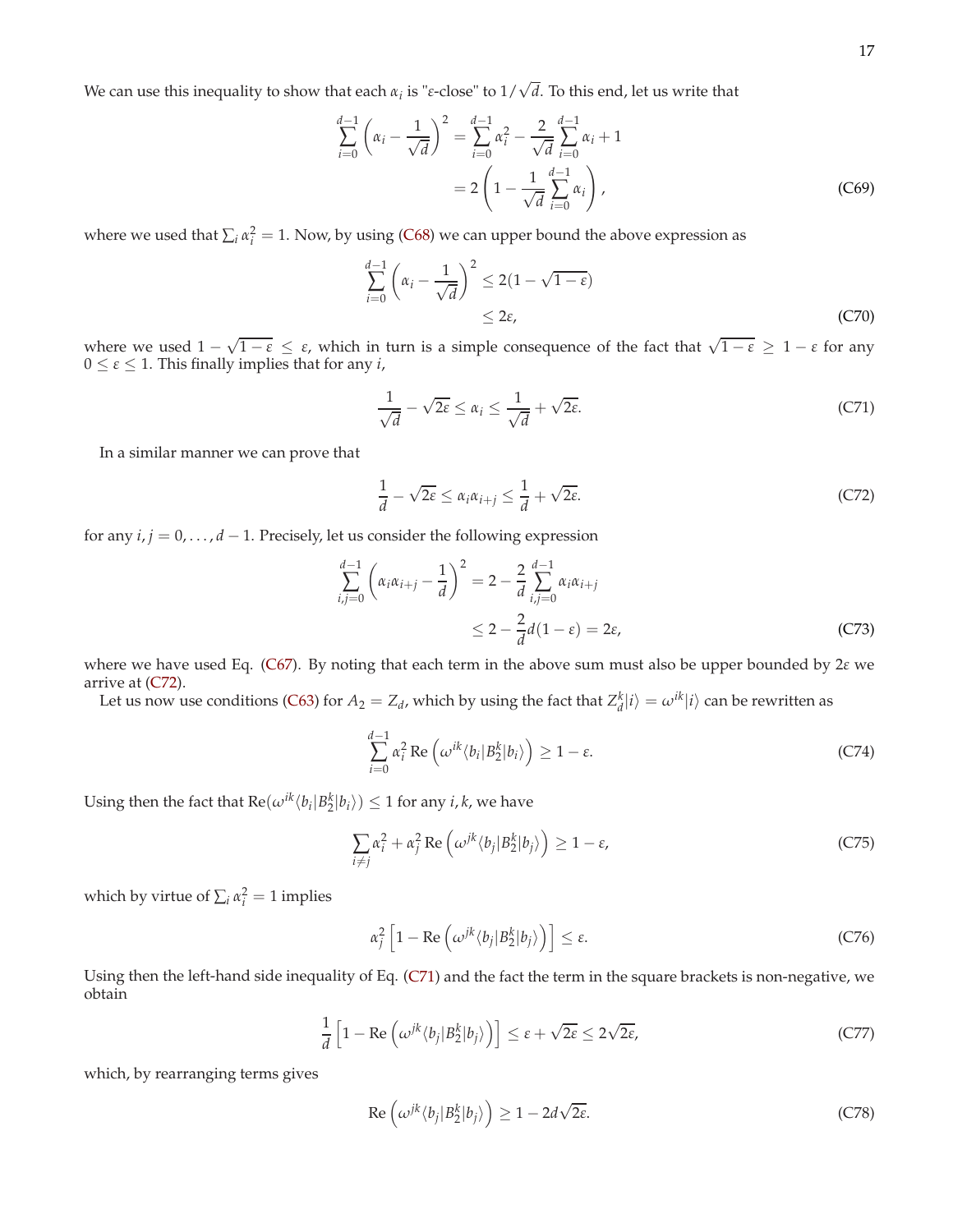Let us now consider the eigendecompositon of *B*<sub>2</sub>,

$$
B_2 = \sum_{i=0}^{d-1} \omega^i P_i,
$$
 (C79)

where in general the orthogonal projections *P<sup>i</sup>* may be of higher rank than one. By plugging it into [\(C78\)](#page-16-2) one arrives at

$$
\sum_{i=0}^{d-1} \operatorname{Re}\left(\omega^{(i+j)k} \langle b_j | P_i | b_j \rangle\right) \ge 1 - 2d\sqrt{2\varepsilon},\tag{C80}
$$

which after summing over  $k = 0, \ldots, d - 1$  gives

<span id="page-17-0"></span>
$$
\langle b_j | P_{-j} | b_j \rangle \ge 1 - 2d\sqrt{2\varepsilon}.
$$
 (C81)

This inequality means that each vector  $|b_j\rangle$  is *ε*-close to the subspace corresponding to the  $\omega^{-j}$  outcome of  $B_2$ . Let us then introduce vectors  $|v_j\rangle = P_{-j}|b_j\rangle$  and their normalized versions  $|\overline{v}_j\rangle = |v_j\rangle / |||v_j\rangle||$ . From the fact that the projections  $P_i$  are pairwise orthogonal we infer that  $|\overline{v}_i\rangle$  are orthogonal as well. Moreover, Eq. [\(C81\)](#page-17-0) implies that  $\|v_j\| \geq 1 - 2d\sqrt{2\varepsilon}$ , and so the norm of each  $|v_j\rangle$  is close to unity.

Now, due to the fact that by the very construction each  $|\overline{v}_j\rangle$  belongs to the subspace corresponding to  $P_{-j}$ , the observable  $B_2$  can be written as

$$
B_2 = \sum_{i=0}^{d-1} \omega^{-i} |\overline{v}_i\rangle\langle \overline{v}_i| \oplus B'_2,
$$
 (C82)

where  $B'_2$  is an operator whose support is orthogonal to all  $|v_i\rangle$ . Then, due to the fact that  $|v_i\rangle$  are orthogonal one can find a unitary operation such that  $U_B|\overline{v}_i\rangle = |d-i\rangle$ . This operation brings  $B_2$  to

<span id="page-17-2"></span>
$$
U_B B_2 U_B^{\dagger} = \sum_{i=0}^{d-1} \omega^i |i\rangle\langle i| \oplus B_2''.
$$
 (C83)

Denoting then  $|b'_i\rangle = U_B|b_i\rangle$ , where  $|b_i\rangle$  are vectors appearing in the decomposition of  $|\psi\rangle$  in Eq. [\(C64\)](#page-15-4), we deduce from Eq. [\(C81\)](#page-17-0) that

<span id="page-17-1"></span>
$$
\langle b'_i | i \rangle \ge 1 - 2d\sqrt{2\varepsilon}.\tag{C84}
$$

Given conditions [\(C84\)](#page-17-1) we can now move on to proving our main statements [\(C61\)](#page-15-5) and [\(C62\)](#page-15-6). To this end, we notice that for the unitary operation  $U_B$  introduced above, one has

<span id="page-17-5"></span>
$$
\left\| (1 \otimes U_B B_i^k) |\psi\rangle - [1 \otimes (B_i')^k] |\phi_d^+\rangle \right\| = \left\| (A_i^k \otimes U_B B_i^k) |\psi\rangle - [A_i^k \otimes (B_i')^k] |\phi_d^+\rangle \right\|
$$
  

$$
= \left\| (A_i^k \otimes \tilde{B}_i^k) |\tilde{\psi}\rangle - |\tilde{\psi}\rangle + |\tilde{\psi}\rangle - |\phi_d^+\rangle \right\|,
$$
 (C85)

where the first equation is a consequence of the fact that  $A_i^k$  are unitary and that the vector norm is unitarily invariant, whereas the second equation has been obtained by adding and subtracting  $|\tilde{\psi}\rangle$  with the latter defined as  $|\tilde{\psi}\rangle$  =  $(1 \otimes U_B)|\psi\rangle$  and  $\widetilde{B}_i = U_B B_i U_B^{\dagger}$ ; in particular  $\widetilde{B}_2$  is given in Eq. [\(C83\)](#page-17-2).

Using then the triangle inequality we arrive at

<span id="page-17-3"></span>
$$
\left\| (A_i^k \otimes \widetilde{B}_i^k) | \widetilde{\psi} \rangle - | \widetilde{\psi} \rangle + | \widetilde{\psi} \rangle - | \phi_d^+ \rangle \right\| \le \left\| (A_i^k \otimes \widetilde{B}_i^k) | \widetilde{\psi} \rangle - | \widetilde{\psi} \rangle \right\| + \left\| | \widetilde{\psi} \rangle - | \phi_d^+ \rangle \right\| \tag{C86}
$$

Let us now consider the first term of the right-hand side of the above inequality and write is as

<span id="page-17-4"></span>
$$
\left\| (A_i^k \otimes \widetilde{B}_i^k) | \widetilde{\psi} \rangle - | \widetilde{\psi} \rangle \right\| = \left\| (A_i^k \otimes B_i^k) | \psi \rangle - | \psi \rangle \right\|
$$
  
=  $\left\{ 2 \left[ 1 - \text{Re} \left( \langle \psi | A_i^k \otimes B_i^k | \psi \rangle \right) \right] \right\}^{1/2}$   
 $\leq \sqrt{2\varepsilon},$  (C87)